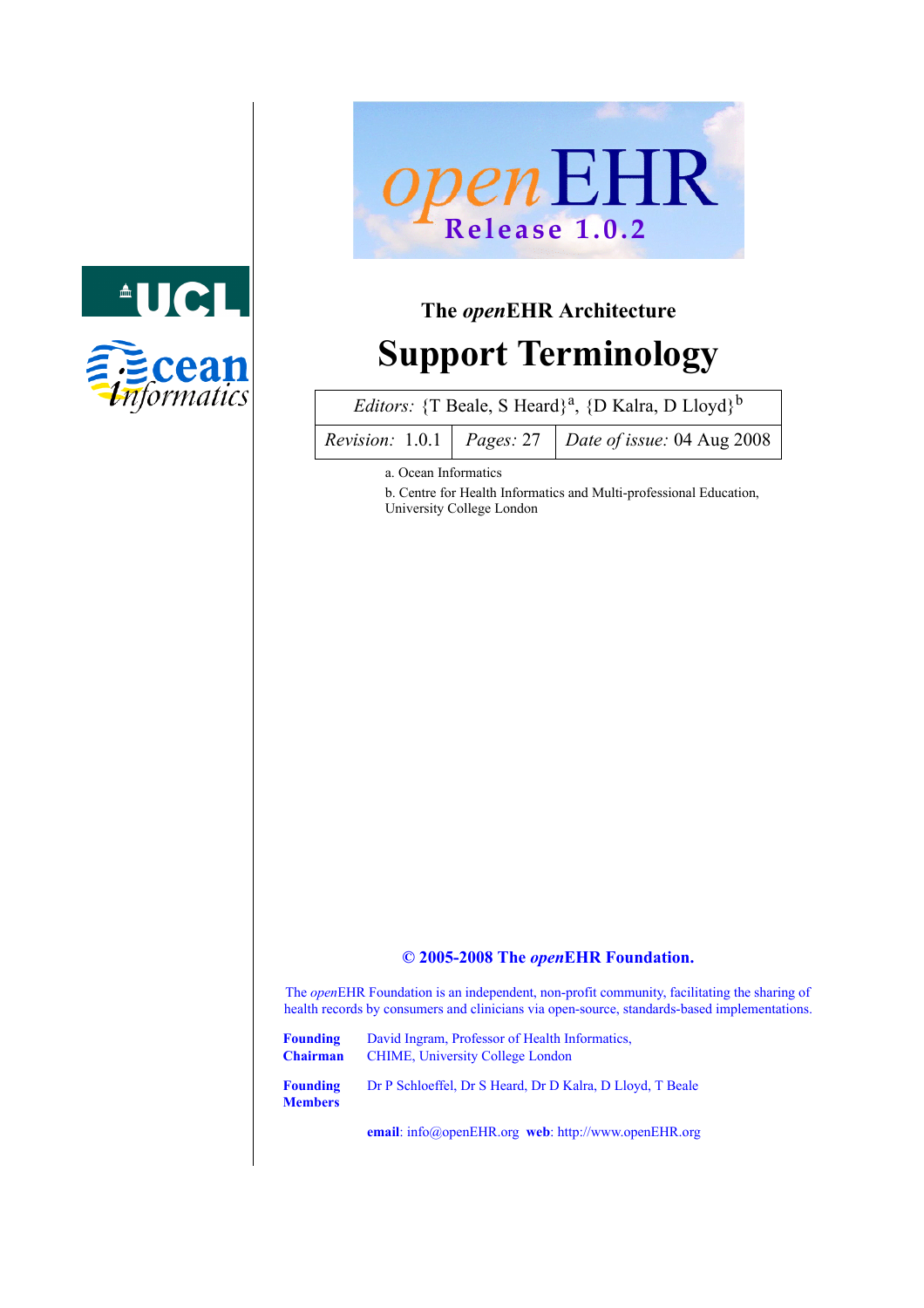#### **Copyright Notice**

© Copyright openEHR Foundation 2001 - 2008 All Rights Reserved

- 1. This document is protected by copyright and/or database right throughout the world and is owned by the openEHR Foundation.
- 2. You may read and print the document for private, non-commercial use.
- 3. You may use this document (in whole or in part) for the purposes of making presentations and education, so long as such purposes are non-commercial and are designed to comment on, further the goals of, or inform third parties about, openEHR.
- 4. You must not alter, modify, add to or delete anything from the document you use (except as is permitted in paragraphs 2 and 3 above).
- 5. You shall, in any use of this document, include an acknowledgement in the form: "© Copyright openEHR Foundation 2001-2008. All rights reserved. www.openEHR.org"
- 6. This document is being provided as a service to the academic community and on a non-commercial basis. Accordingly, to the fullest extent permitted under applicable law, the openEHR Foundation accepts no liability and offers no warranties in relation to the materials and documentation and their content.
- 7. If you wish to commercialise, license, sell, distribute, use or otherwise copy the materials and documents on this site other than as provided for in paragraphs 1 to 6 above, you must comply with the terms and conditions of the openEHR Free Commercial Use Licence, or enter into a separate written agreement with openEHR Foundation covering such activities. The terms and conditions of the openEHR Free Commercial Use Licence can be found at http://www.openehr.org/free\_commercial\_use.htm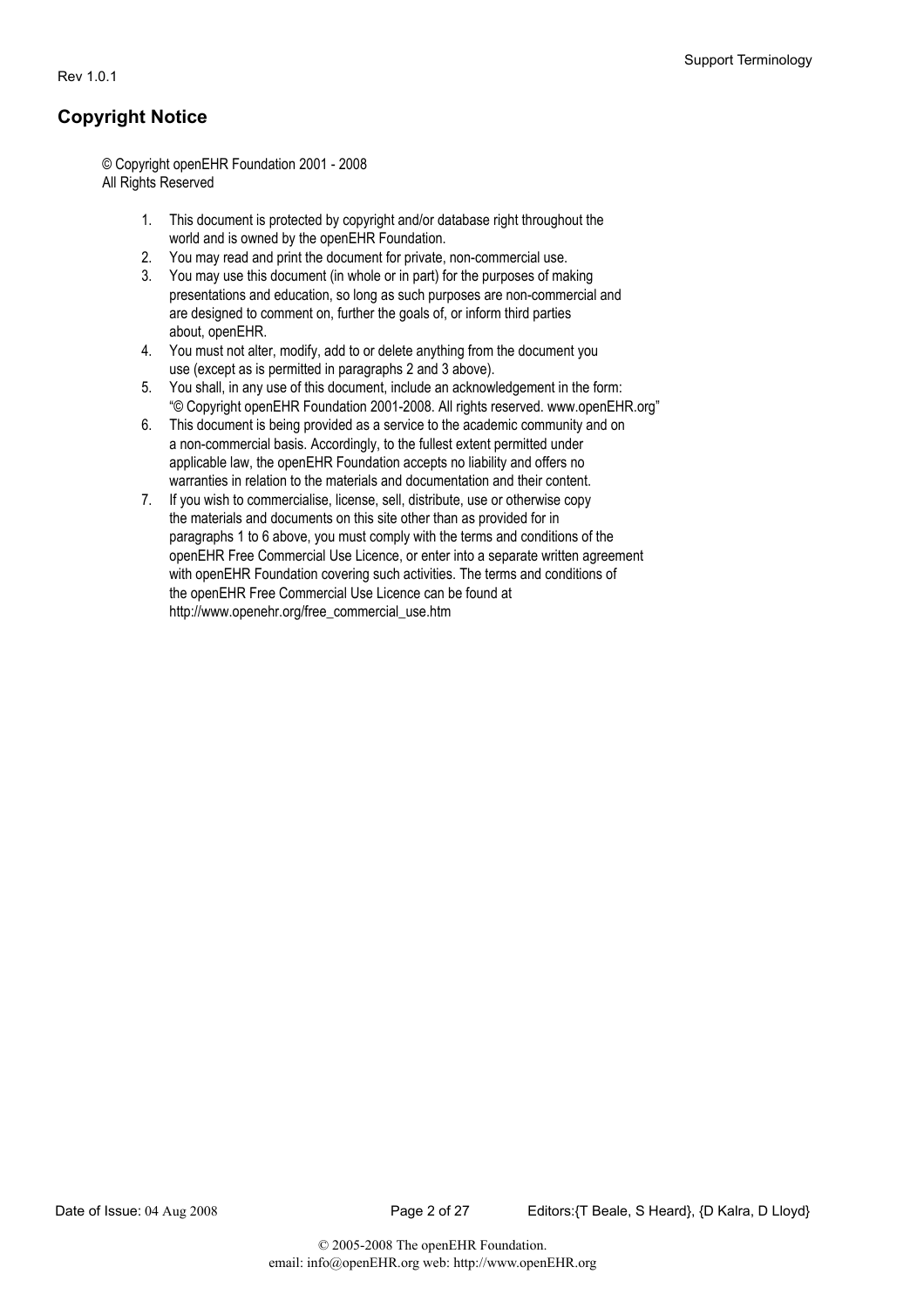#### **Amendment Record**

<span id="page-2-3"></span><span id="page-2-2"></span><span id="page-2-1"></span><span id="page-2-0"></span>

| <b>Issue</b> | <b>Details</b>                                                                                                                                                                                                        | <b>Raiser</b>                  | Completed   |  |  |
|--------------|-----------------------------------------------------------------------------------------------------------------------------------------------------------------------------------------------------------------------|--------------------------------|-------------|--|--|
|              | RELEASE 1.0.2                                                                                                                                                                                                         |                                |             |  |  |
| 1.0.1        | SPEC-258: Correct terminology code value in Instruction transi-<br>tions "notify aborted" value.                                                                                                                      | R Chen                         | 04 Aug 2008 |  |  |
|              | RELEASE 1.0.1                                                                                                                                                                                                         |                                |             |  |  |
| 1.0          | <b>CR-000219</b> : Use constants instead of literals to refer to terminol-<br>ogy in RM.                                                                                                                              | R Chen                         | 08 Apr 2007 |  |  |
|              | CR-000221. Add normal status to DV_ORDERED. Add new "nor-<br>mal status" terminology group.                                                                                                                           | H Frankel                      |             |  |  |
|              | <b>CR-000217:</b> Additional math function.<br>CR-000235: Make attestation-only commit require a Contribu-                                                                                                            | S Heard<br>A Patterson         |             |  |  |
|              | tion. Add 'attestation' code to audit-change type.<br>CR-000246: Correct openEHR terminology rubrics.                                                                                                                 | <b>B</b> Verhees<br>M Forss    |             |  |  |
|              | RELEASE 1.0                                                                                                                                                                                                           |                                |             |  |  |
| 0.9          | CR-000184. Separate out terminology from Support IM.<br>CR-000182: Rationalise VERSION.lifecycle state and ATTESTA-<br>TION.status. Add new term set for attestation reason, deprecate<br>attestation state term set. | T Beale<br>T Beale,<br>D Kalra | 22 Oct 2005 |  |  |
|              | CR-000162. Allow party identifiers when no demographic data.<br>Deprecate some terms from version lifecycle status group, add<br>some new terms.                                                                      | S Heard<br>H Frankel           |             |  |  |
|              | CR-000140. Redevelop Instruction, based on workflow princi-<br>ples. Add term sets for Instruction State machine.                                                                                                     | S Heard<br>T Beale             |             |  |  |
|              | CR-000192: Add display-as-absolute facility to delta Events in<br>History                                                                                                                                             | S Heard                        |             |  |  |
|              | RELEASE 0.96                                                                                                                                                                                                          |                                |             |  |  |

#### **Acknowledgements**

The work reported in this paper has been funded by The University College, London and Ocean Informatics, Australia.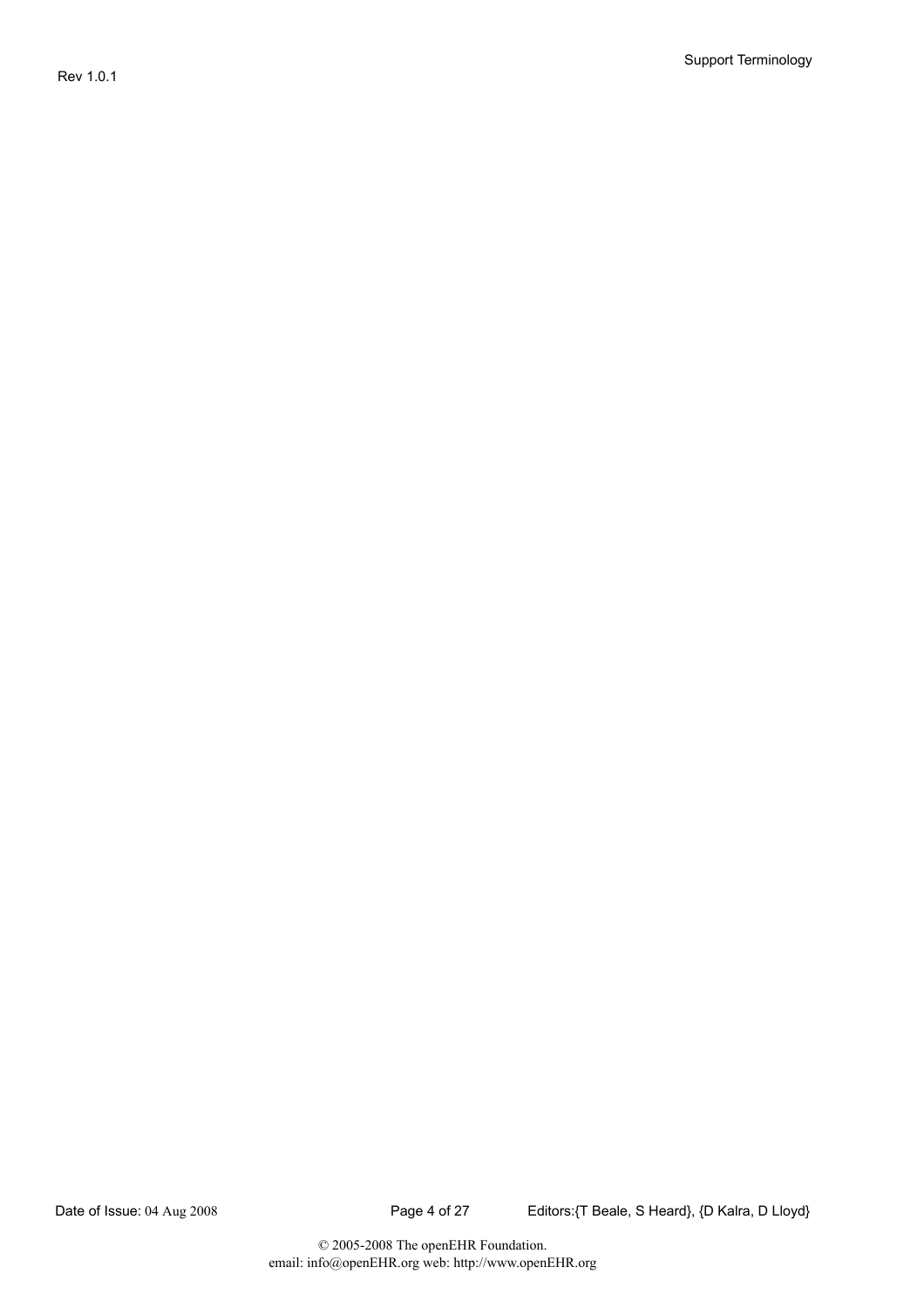#### **Contents**

| 1              |  |
|----------------|--|
| 1.1            |  |
| 1.2            |  |
| 1.3            |  |
| 1.4            |  |
| 1.5            |  |
| $\overline{2}$ |  |
| 2.1            |  |
| 2.2            |  |
| 2.2.1          |  |
| 2.2.2          |  |
| 2.2.3          |  |
| 2.2.4          |  |
| 2.2.5          |  |
| 2.2.6          |  |
| 2.2.7          |  |
| 2.3            |  |
| 2.3.1          |  |
| 2.3.2          |  |
| 2.3.3          |  |
| 2.3.4          |  |
| 2.3.5          |  |
| 2.3.6          |  |
| 2.3.7          |  |
| 2.3.8          |  |
| 2.3.9          |  |
| 2.3.10         |  |
| 2.3.11         |  |
| 2.3.12         |  |
| 2.3.13         |  |
| 2.3.14         |  |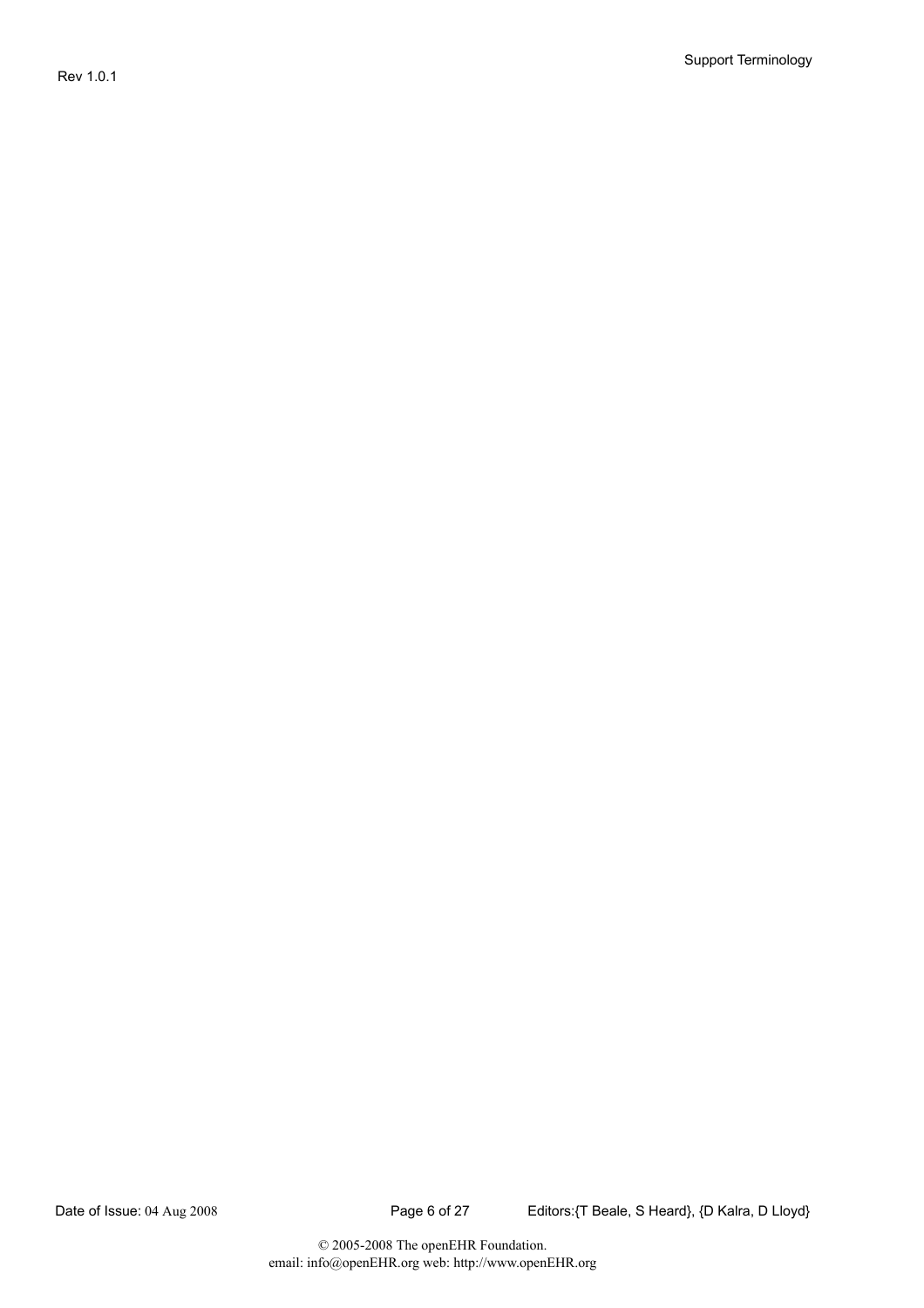# <span id="page-6-0"></span>**1 Introduction**

## <span id="page-6-1"></span>**1.1 Purpose**

This document describes the *open*EHR Support Terminology and code sets, which define the vocabulary and codes needed for the *open*EHR Reference, Archetype and Service models. The *open*EHR terminology is not considered to be in the same space as externally defined terminologies such as SNOMED-CT, ICDx etc, since it is not an ontology of real facts, but of informational classifiers needed by the *open*EHR models. The code sets are generally a means of interfacing external codes such as ISO language identifiers, with *open*EHR.

The audience of this document includes:

- Standards bodies producing health informatics standards;
- Software development organisations developing EHR systems;
- Academic groups studying the EHR;
- The open source healthcare community.

# <span id="page-6-2"></span>**1.2 Related Documents**

Prerequisite documents for reading this document include:

- The *open*EHR Architecture Overview
- The *open*EHR Reference Model documents.

## <span id="page-6-3"></span>**1.3 Status**

This document is under development, and is published as a proposal for input to standards processes and implementation works.

This document is available at [http://svn.openehr.org/specification/TAGS/Release-](http://svn.openehr.org/specification/TAGS/Release-1.0.1/publishing/architecture/terminology.pdf)[1.0.1/publishing/architecture/terminology.pdf](http://svn.openehr.org/specification/TAGS/Release-1.0.1/publishing/architecture/terminology.pdf).

The latest version of this document can be found at [http://svn.openehr.org/specifica](http://svn.openehr.org/specification/TRUNK/publishing/architecture/terminology.pdf)[tion/TRUNK/publishing/architecture/terminology.pdf](http://svn.openehr.org/specification/TRUNK/publishing/architecture/terminology.pdf).

Blue text indicates sections under active development.

## <span id="page-6-4"></span>**1.4 Peer review**

Areas where more analysis or explanation is required are indicated with "to be continued" paragraphs like the following:

To Be Continued: more work required

Reviewers are encouraged to comment on and/or advise on these paragraphs as well as the main content. Please send requests for information to [info@openEHR.org](mailto:info@gehr.org). Feedback should preferably be provided on the mailing list [openehr-technical@openehr.org](mailto:openehr-technical@openehr.org), or by private email.

# <span id="page-6-5"></span>**1.5 Conformance**

Conformance of a data or software artifact to an *open*EHR Reference Model specification is determined by a formal test of that artifact against the relevant *open*EHR Implementation Technology

[Editors:{T Beale, S Heard}, {D Kalra, D Lloyd}](#page-0-4) Page 7 of [27](#page-26-0) Date of Issue: [04 Aug 2008](#page-2-2)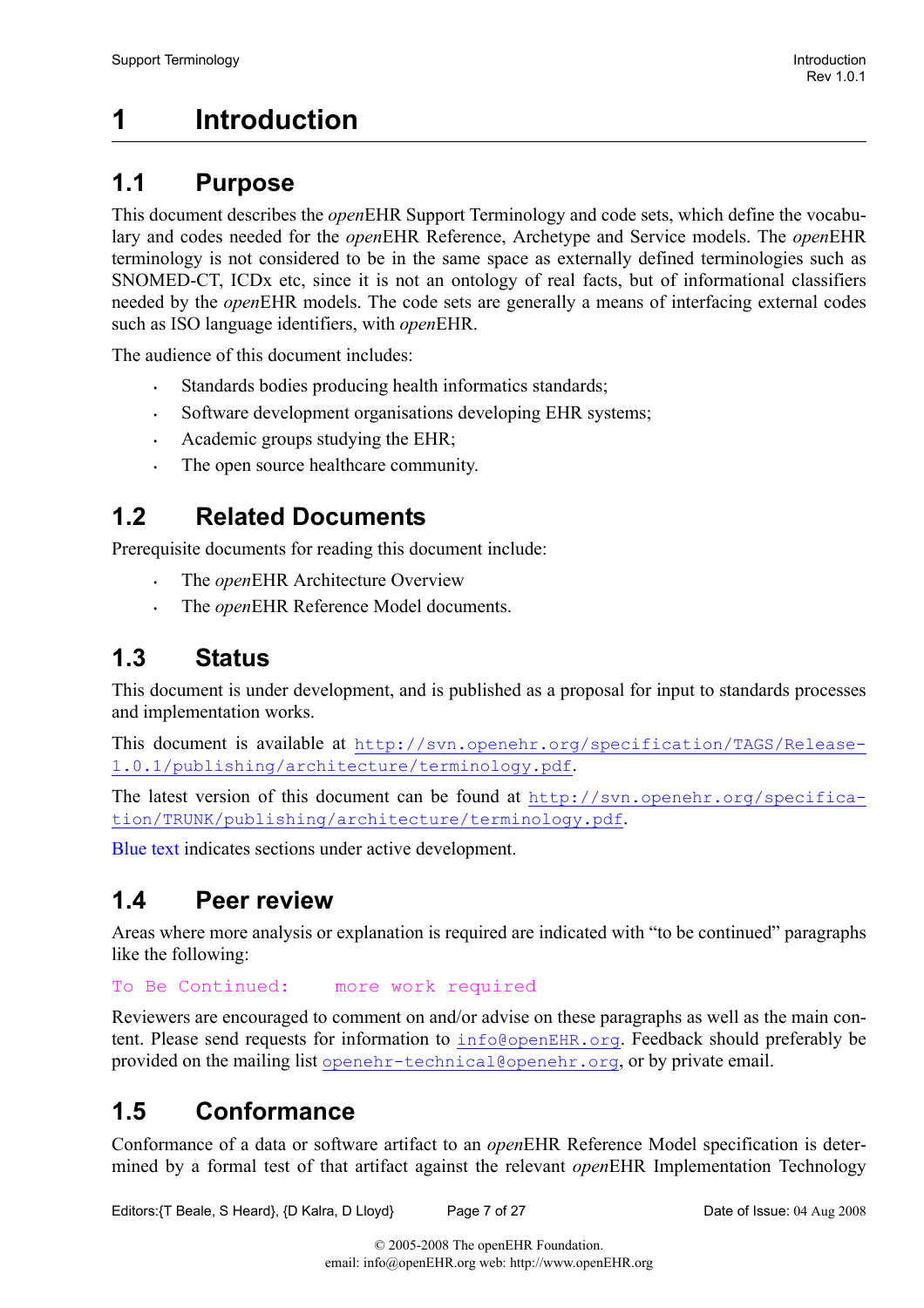Rev [1.0.1](#page-2-3)

Specification(s) (ITSs), such as an IDL interface or an XML-schema. Since ITSs are formal, automated derivations from the Reference Model, ITS conformance indicates RM conformance.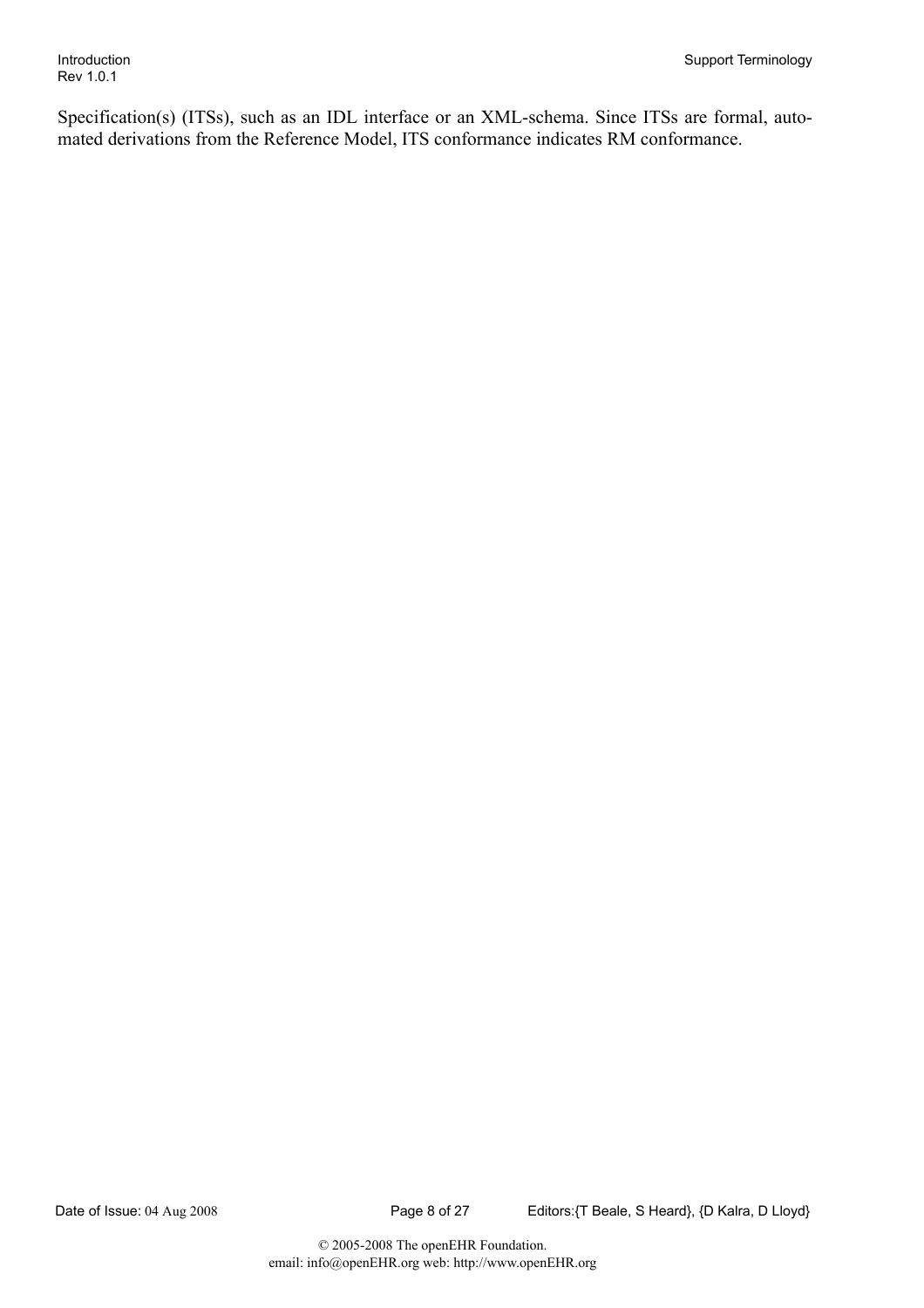# <span id="page-8-0"></span>**2 Terminology**

### <span id="page-8-1"></span>**2.1 Overview**

This document provides a documentary expression of the *open*EHR Support Terminology, consisting of code sets and vocabulary that provide values for the coded attributes in the *open*EHR Reference Model. The computable form of this terminology is available in the 'computable' part of the *open*EHR specification repository, and should always be considered the definitive expression, rather than this document. Access to the terminology in the *open*EHR reference model is via the classes defined in the package rm. support. terminology.

There are two types of coded entities used in *open*EHR. The first is that of codes that are self-defining, and which do not have separate rubrics, i.e. the code 'stands for itself'. The ISO country and language codes are examples of this, as are code groups for such concepts as 'integrity check algorithm names'. These are modelled in *open*EHR by the CODE\_PHRASE type (found in the rm.data\_types.text package). Value sets that cannot meaningfully be translated into other languages and which do not have definitions beyond their code value are usually candidates for being a code set rather than a terminology group. The code sets described in this document are mostly internet vocabularies defined by ISO or IETF. This document does not change the definition, it merely a) indicates which codes sets are used for what purpose in *open*EHR and b) assigns them a logical name by which they are referred to in the *open*EHR models.

The second category of coded entities are 'proper' coded terms, where each code is a concept identifier, for which there is a rubric and description, potentially in multiple languages. In other words, the way of 'saying' the concept is dependent on the language one is working in. Most clinical terminologies are in this category, e.g. ICD10, ICPC, as well as the *open*EHR Terminology. Terms in this category are modelled by the *open*EHR data type DV\_CODED\_TEXT, which uses the CODE\_PHRASE type to contain its defining code, as well as any mapped codes. The *open*EHR Terminology is a lexicon of terms required for various attributes in the *open*EHR Reference and Archetype Models, arranged into groups, each identified by a logical name such as "audit change type". This document describes only the *open*EHR terms; the contents of other terminologies are described by the relevant publications.

The *open*EHR Terminology groups provide mappings to other recognised terminologies or vocabularies where available. Given that the attributes defined here are mostly coded attributes (i.e. predefined in the *open*EHR Reference Model), mappings tend to be to terms in vocabularies defined by standards organisations such as CEN and HL7, rather than large clinical vocabularies such as ICD10 (WHO). *open*EHR does not specify the use of these latter vocabularies.

# <span id="page-8-2"></span>**2.2 Code Sets**

Code sets whose codes are derived from resources published by external authorities are not shown in full here; the definitive resource is referenced instead. The *open*EHR code-set databases contain the full set of codes in each case. In the header of each table:

- the issuer is the name of the issuing organisation;
- the "*open*EHR code set id" is the identifier used for code sets by the *open*EHR Reference Model;
- the "external identifier" is an identifier assumed by *open*EHR to be the identifier of this code set, based on its published name, with spaces replaced by underscores.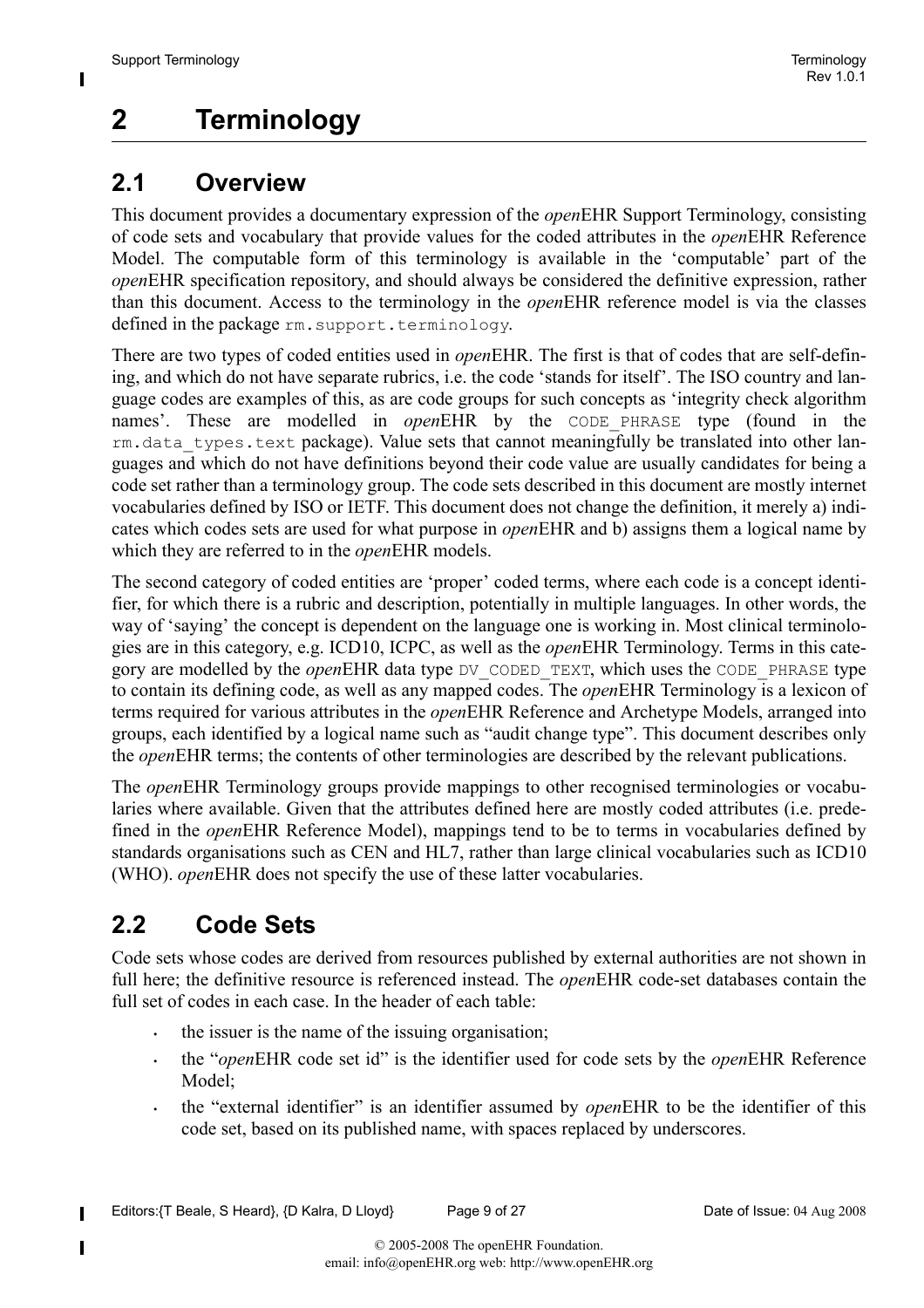#### <span id="page-9-0"></span>**2.2.1 Countries**

This ISO code set defined by the ISO 3166-1 standard consists of 2-character names of countries and country subdivisions. For a definitive online rendition see [http://www.unicode.org/unicode/online](http://www.unicode.org/unicode/onlinedat/countries.html)[dat/countries.html](http://www.unicode.org/unicode/onlinedat/countries.html).

| <b>Issuer: ISO</b><br>openEHR code set id: "countries"<br>External identifier: "ISO_3166-1" |                                       |  |  |
|---------------------------------------------------------------------------------------------|---------------------------------------|--|--|
| Code                                                                                        | <b>Description</b><br><b>Mappings</b> |  |  |
| $\alpha$ af $\alpha$                                                                        | "Afghanistan"                         |  |  |
| "al"                                                                                        | "Albania"                             |  |  |
| $\cdots$                                                                                    | $\cdots$                              |  |  |

#### <span id="page-9-1"></span>**2.2.2 Character Sets**

This IANA (Internet Naming Authority) code set consists of the names of recognised character sets. See <http://www.iana.org/assignments/character-sets> for authoritative source.

| <b>Issuer: IANA</b><br>openEHR code set id: "character sets"<br>External identifier: "IANA character-sets" |  |  |  |
|------------------------------------------------------------------------------------------------------------|--|--|--|
| Code<br><b>Description</b><br><b>Mappings</b>                                                              |  |  |  |
| $ISO-10646-UIF-1$                                                                                          |  |  |  |
| $\cdots$                                                                                                   |  |  |  |
| ISO 8859-3:1988                                                                                            |  |  |  |
| .                                                                                                          |  |  |  |

#### <span id="page-9-2"></span>**2.2.3 Compression algorithms**

This code set consists of the names of algorithms used to compress data, and is drawn from HL7's CompressionAlgorithms domain.

| <b>Issuer: openehr</b><br>openEHR code set id: "compression algorithms"<br>External identifier: "openehr_compression_algorithms" |                                                                                                                                                           |                                 |  |
|----------------------------------------------------------------------------------------------------------------------------------|-----------------------------------------------------------------------------------------------------------------------------------------------------------|---------------------------------|--|
| Code                                                                                                                             | <b>Description</b>                                                                                                                                        | <b>Mappings</b>                 |  |
| "compress"                                                                                                                       | Original UNIX compress algorithm and file format using the<br>LZC algorithm (a variant of LZW).                                                           | HL7 CompressionAlgorithm::10624 |  |
| "deflate"                                                                                                                        | The <i>deflate</i> compressed data format as specified in RFC 1951.<br>See ftp://ftp.isi.edu/in-notes/rfc1951.txt.                                        | HL7 CompressionAlgorithm::10621 |  |
| "gzip"                                                                                                                           | A compressed data format that is compatible with the widely<br>used GZIP utility as specified in RFC 1952. See<br>ftp://ftp.isi.edu/in-notes/rfc1952.txt. | HL7 CompressionAlgorithm::10622 |  |
| "zlib"                                                                                                                           | A compressed data format that also uses the deflate algorithm.<br>Specified as RFC 1950 See ftp://ftp.isi.edu/in-<br>notes/rfc1950.txt                    | HL7 CompressionAlgorithm::10623 |  |
| "other"                                                                                                                          | Some other type of compression; might be retrievable upon<br>direct inspection of data.                                                                   |                                 |  |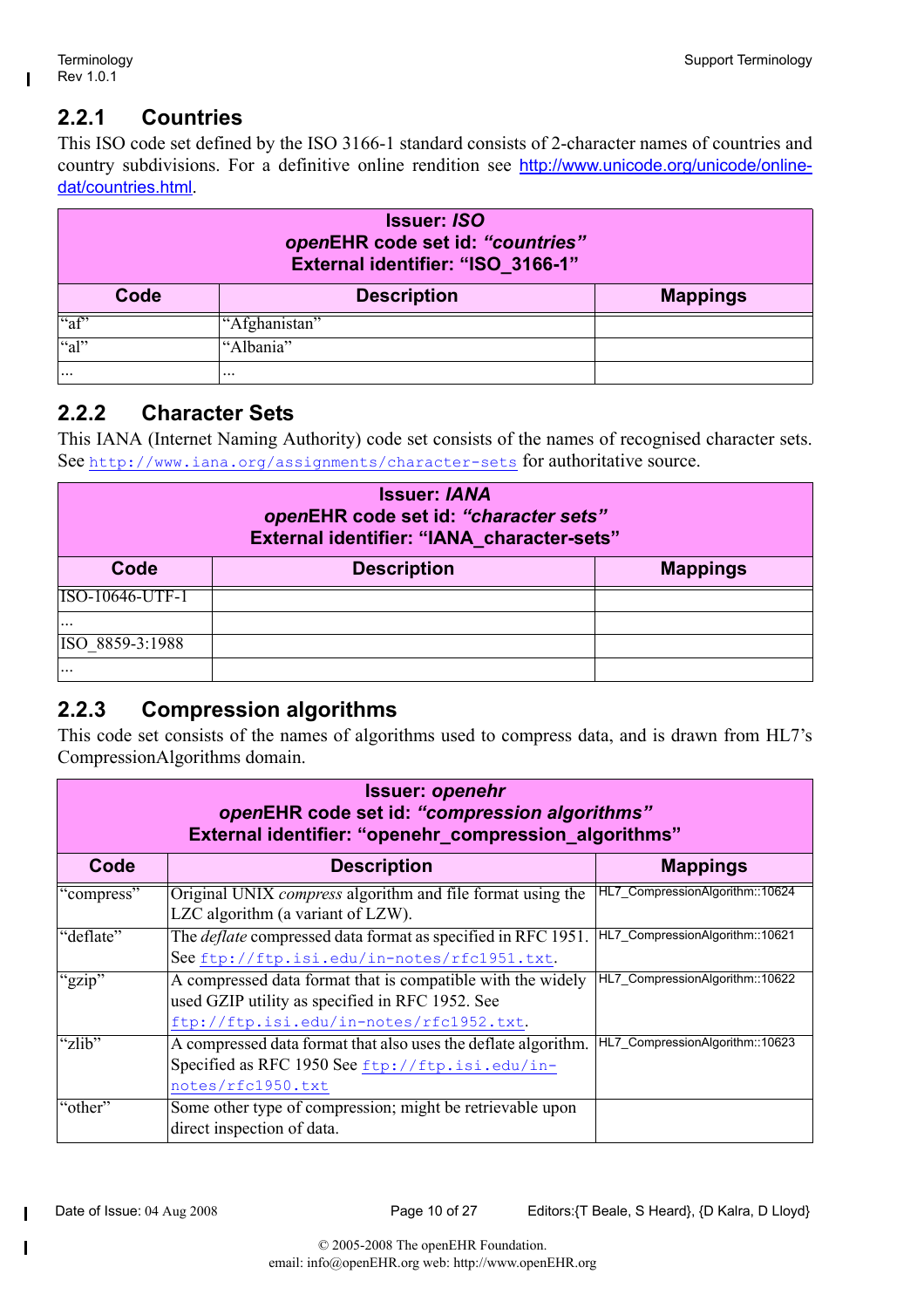## <span id="page-10-0"></span>**2.2.4 Integrity check algorithms**

This code set consists of the names of algorithms used to generate hashes for the purpose of integrity checks on data; its initial values are drawn from the HL7 IntegrityCheckAlgorithm domain.

| <b>Issuer: openehr</b><br>openEHR code set id: "integrity check algorithms"<br>External identifier: "openehr_integrity_check_algorithms" |                                                                                                      |                                    |  |
|------------------------------------------------------------------------------------------------------------------------------------------|------------------------------------------------------------------------------------------------------|------------------------------------|--|
| Code                                                                                                                                     | Description (en)<br><b>Mappings</b>                                                                  |                                    |  |
| "SHA-1"                                                                                                                                  | Secure hash algorithm - 1. Defined in FIPS PUB 180-1:<br>Secure Hash Standard. As of April 17, 1995. | HL7 IntegrityCheckAlgorithm::17386 |  |
| "SHA-256"                                                                                                                                | secure hash algorithm - 256. Defined in FIPS PUB 180-2:<br><b>Secure Hash Standard</b>               | HL7 IntegrityCheckAlgorithm::17387 |  |
|                                                                                                                                          | $\cdots$                                                                                             |                                    |  |

#### <span id="page-10-1"></span>**2.2.5 Languages**

This ISO code set defined by the ISO 639-1 standard consists of the "alpha-2" form of names of languages. This does not cover all languages, whereas ISO 639-2 "alpha-3" covers many more languages of cultural or indigenous interest, but which nevertheless are unlikely to be supported by current software or operating systems. See http://www.loc.gov/standards/iso639-2/langhome.html.

| <b>Issuer: ISO</b><br>openEHR code set id: "languages"<br>External identifier: "ISO_639-1" |                    |                 |  |
|--------------------------------------------------------------------------------------------|--------------------|-----------------|--|
| Code                                                                                       | <b>Description</b> | <b>Mappings</b> |  |
| "ab"                                                                                       | "Abkhazian"        |                 |  |
| $\cdots$                                                                                   | $\cdots$           |                 |  |
| "bg"                                                                                       | "Bulgarian"        |                 |  |
| $\cdots$                                                                                   | $\cdots$           |                 |  |
| "zh"                                                                                       | "Chinese"          |                 |  |
| $\cdot \cdot \cdot$                                                                        | $\cdots$           |                 |  |

#### <span id="page-10-2"></span>**2.2.6 Media Types**

This IANA (Internet Naming Authority) code set consists of the names of MIME media types. See <http://www.iana.org/assignments/media-types/text/> for authoritative source.

| <b>Issuer: IANA</b><br>openEHR code set id: "media types"<br>External identifier: "IANA_media-types" |                                                                                        |                      |  |
|------------------------------------------------------------------------------------------------------|----------------------------------------------------------------------------------------|----------------------|--|
| Code                                                                                                 | <b>Description</b>                                                                     | <b>Mappings</b>      |  |
| "text/plain"                                                                                         | Plain text encoded according to RFC3676                                                | HL7 MediaType::14826 |  |
| "text/html"                                                                                          | HTML text encoded according to RFC2854                                                 | HL7 MediaType::14828 |  |
| "text/richtext"                                                                                      | Rich text encoded according to RFC2046                                                 |                      |  |
| "text/rtf"                                                                                           | Rich text encoded according to ftp://indri.pri-<br>mate.wisc.edu/pub/RTF/RTF-Spec.rtf. | HL7 MediaType::14831 |  |
| "text/sgml"                                                                                          |                                                                                        | HL7 MediaType::14829 |  |
| "text/rfc822-headers"                                                                                |                                                                                        |                      |  |

[Editors:{T Beale, S Heard}, {D Kalra, D Lloyd}](#page-0-4) Page 11 o[f 27](#page-26-0) Date of Issue: [04 Aug 2008](#page-2-2)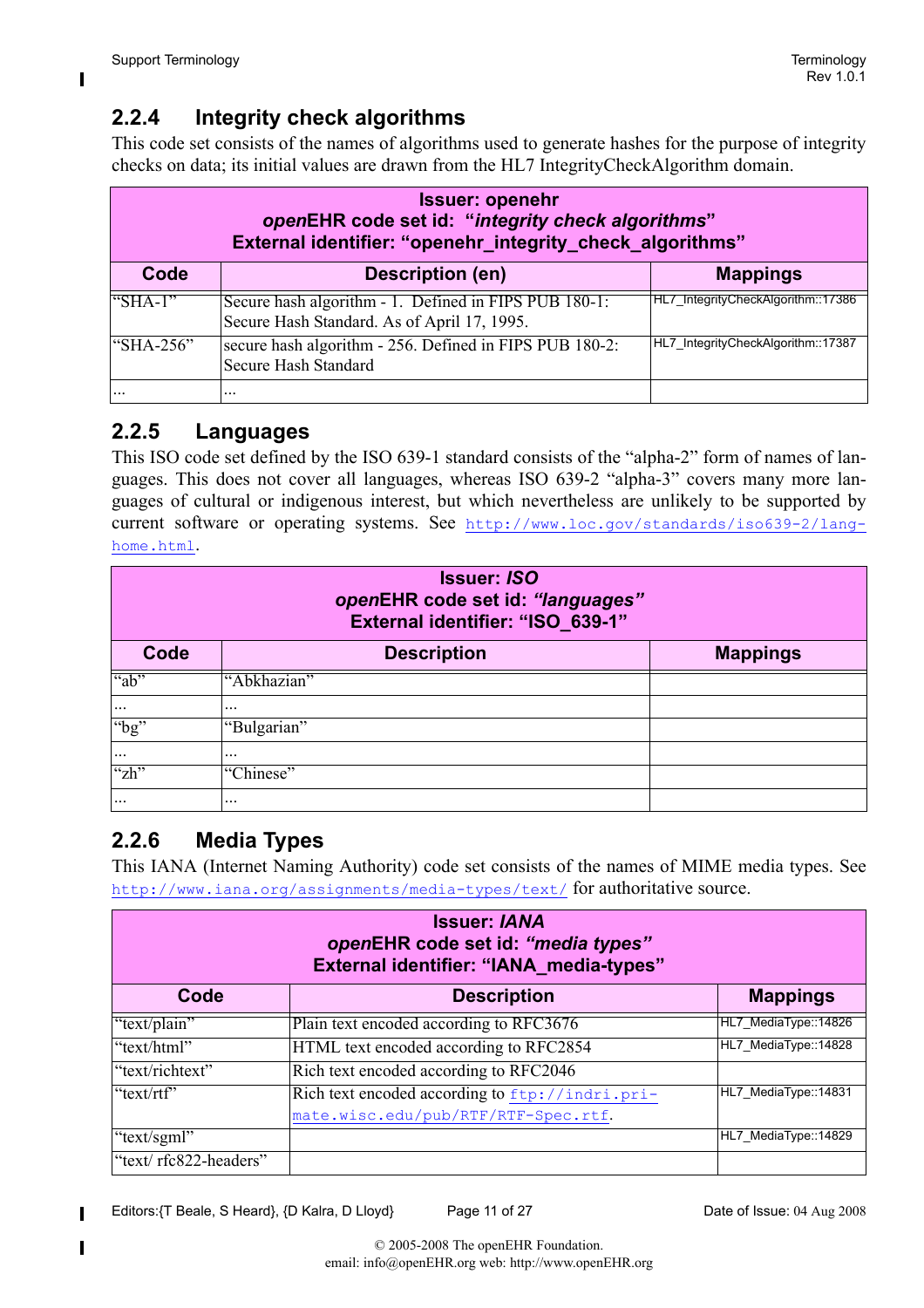| <b>Issuer: IANA</b><br>openEHR code set id: "media types"<br>External identifier: "IANA_media-types" |                    |                      |
|------------------------------------------------------------------------------------------------------|--------------------|----------------------|
| Code                                                                                                 | <b>Description</b> | <b>Mappings</b>      |
| "text/xml"                                                                                           |                    | HL7_MediaType::14830 |
|                                                                                                      |                    |                      |
| "audio/basic"                                                                                        |                    | HL7_MediaType::14836 |
| "audio/mpeg"                                                                                         |                    | HL7_MediaType::14837 |
|                                                                                                      |                    |                      |
| "application/pdf"                                                                                    |                    | HL7_MediaType::14833 |
| "application/msword"                                                                                 |                    | HL7_MediaType::14834 |
|                                                                                                      |                    |                      |
| $\cdots$                                                                                             | .                  | $\cdots$             |

#### <span id="page-11-0"></span>**2.2.7 Normal Status**

This code set codifies statuses of quantitative values with respect to a normal range for the measured analyte or phenomenon. Use generally restricted to laboratory results. Maps to some codes in HL7v2 User-defined table 0078 - Abnormal flags and to the HL7v3 ObservationInterpretation vocabulary. The HL7v3 mappings are shown below.

| <b>Issuer: openehr</b><br>openEHR code set id: "normal statuses"<br>External identifier: "openehr_normal_statuses" |                                                                                                      |                                           |  |
|--------------------------------------------------------------------------------------------------------------------|------------------------------------------------------------------------------------------------------|-------------------------------------------|--|
| Code                                                                                                               | Description (en)<br><b>Mappings</b>                                                                  |                                           |  |
| "HHH"                                                                                                              | Value is critically high; requires urgent intervention.                                              | HL7 ObservationInterpretation::C10227 (>) |  |
| "HH"                                                                                                               | Value is abnormally high.                                                                            | HL7_ObservationInterpretation::C10213     |  |
| " $H$ "                                                                                                            | Value is borderline high.                                                                            | HL7 ObservationInterpretation::S10210     |  |
| " $N$ "                                                                                                            | Value is normal (in the normal range).                                                               | HL7 ObservationInterpretation:: C10207    |  |
| $\mathcal{C}$                                                                                                      | Value is borderline low.                                                                             | HL7_ObservationInterpretation::S10209     |  |
| " $LL$ "                                                                                                           | Value is abnormally low.                                                                             | HL7 ObservationInterpretation::C10212     |  |
| "LLL"                                                                                                              | HL7 ObservationInterpretation:: C10226 (<)<br>Value is critically low; requires urgent intervention. |                                           |  |

# <span id="page-11-1"></span>**2.3 The** *open***EHR Terminology**

Within the *open*EHR terminology, terms are identified in groups, each with its own identifier. The identifiers of the groups is defined in the Support Information Model, Terminology package. Each set of terms is described below on a per-group basis.

#### <span id="page-11-2"></span>**2.3.1 Attestation Reason**

This vocabulary codifies attestation statuses of Compositions or other elements of the health record,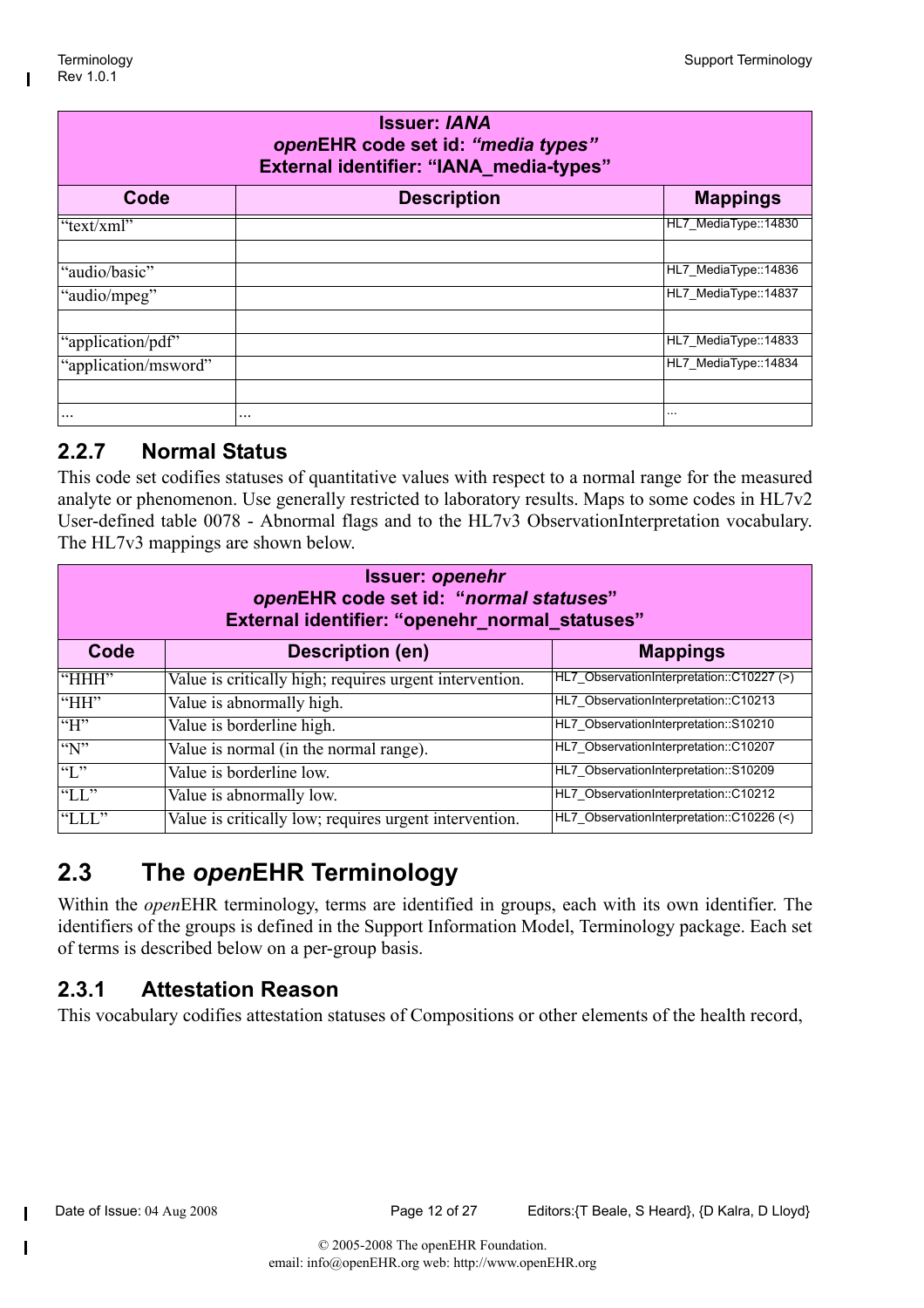ľ

| Terminology: openehr<br>Group_name("en"): "attestation reason" |                                                           |                                                                   |                                   |  |
|----------------------------------------------------------------|-----------------------------------------------------------|-------------------------------------------------------------------|-----------------------------------|--|
| <b>Concept</b><br>id                                           | <b>Rubric (en)</b><br>Description (en)<br><b>Mappings</b> |                                                                   |                                   |  |
| 240                                                            | "signed"                                                  | The attested information has been signed by its<br>signatory.     | HL7 ParticipationSignature::10284 |  |
| 648                                                            | "witnessed"                                               | This attested information has been witnessed<br>by the signatory. |                                   |  |

and is drawn from the HL7 ParticipationSignature domain, as used in CDA.

#### <span id="page-12-0"></span>**2.3.2 Audit Change Type**

This vocabulary codifies the kinds of changes to data which are recorded in audit trails.

| Terminology: openehr<br>Group_name("en"): "audit change type" |                    |                                                                                                     |                  |  |
|---------------------------------------------------------------|--------------------|-----------------------------------------------------------------------------------------------------|------------------|--|
| <b>Concept</b><br>id                                          | <b>Rubric (en)</b> | Description (en)                                                                                    | <b>Mappings</b>  |  |
| 249                                                           | "creation"         | Change type was creation.                                                                           | HL7_CDA:<br>CEN: |  |
| 250                                                           | "amendment"        | Change type was amendment, i.e. correction of<br>the previous version.                              | HL7_CDA:<br>CEN: |  |
| 251                                                           | "modification"     | Change type was update of the previous version.                                                     | HL7_CDA:<br>CEN: |  |
| 252                                                           | "synthesis"        | Change type was creation synthesis of data due<br>to conversion process, typically a data importer. | HL7_CDA:<br>CEN: |  |
| 523                                                           | "deleted"          | Change type was logical deletion.                                                                   | HL7 CDA:<br>CEN: |  |
| 666                                                           | "attestation"      | Existing data were attested.                                                                        | HL7 CDA:<br>CEN: |  |
| 253                                                           | "unknown"          | Type of change unknown.                                                                             | HL7_CDA:<br>CEN: |  |

#### <span id="page-12-1"></span>**2.3.3 Composition Category**

This vocabulary codifies the values of the *category* attribute of the COMPOSITION class in the rm.composition package.

| <b>Terminology: openehr</b><br><b>Group_name("en"): "composition category"</b> |                    |                                                                                                                                                                                                                                                                                                                                                         |                 |  |
|--------------------------------------------------------------------------------|--------------------|---------------------------------------------------------------------------------------------------------------------------------------------------------------------------------------------------------------------------------------------------------------------------------------------------------------------------------------------------------|-----------------|--|
| <b>Concept</b><br>id                                                           | <b>Rubric (en)</b> | Description (en)                                                                                                                                                                                                                                                                                                                                        | <b>Mappings</b> |  |
| 431                                                                            | 'persistent''      | This Composition contains information which<br>remains valid for (more or less) the life of the<br>EHR. Typical persistent Compositions include<br>"family history", "problem list", "current medi-<br>cations", and "vaccination history".<br>The usual change type when creating a new<br>version of a persistent composition is "modifi-<br>cation". |                 |  |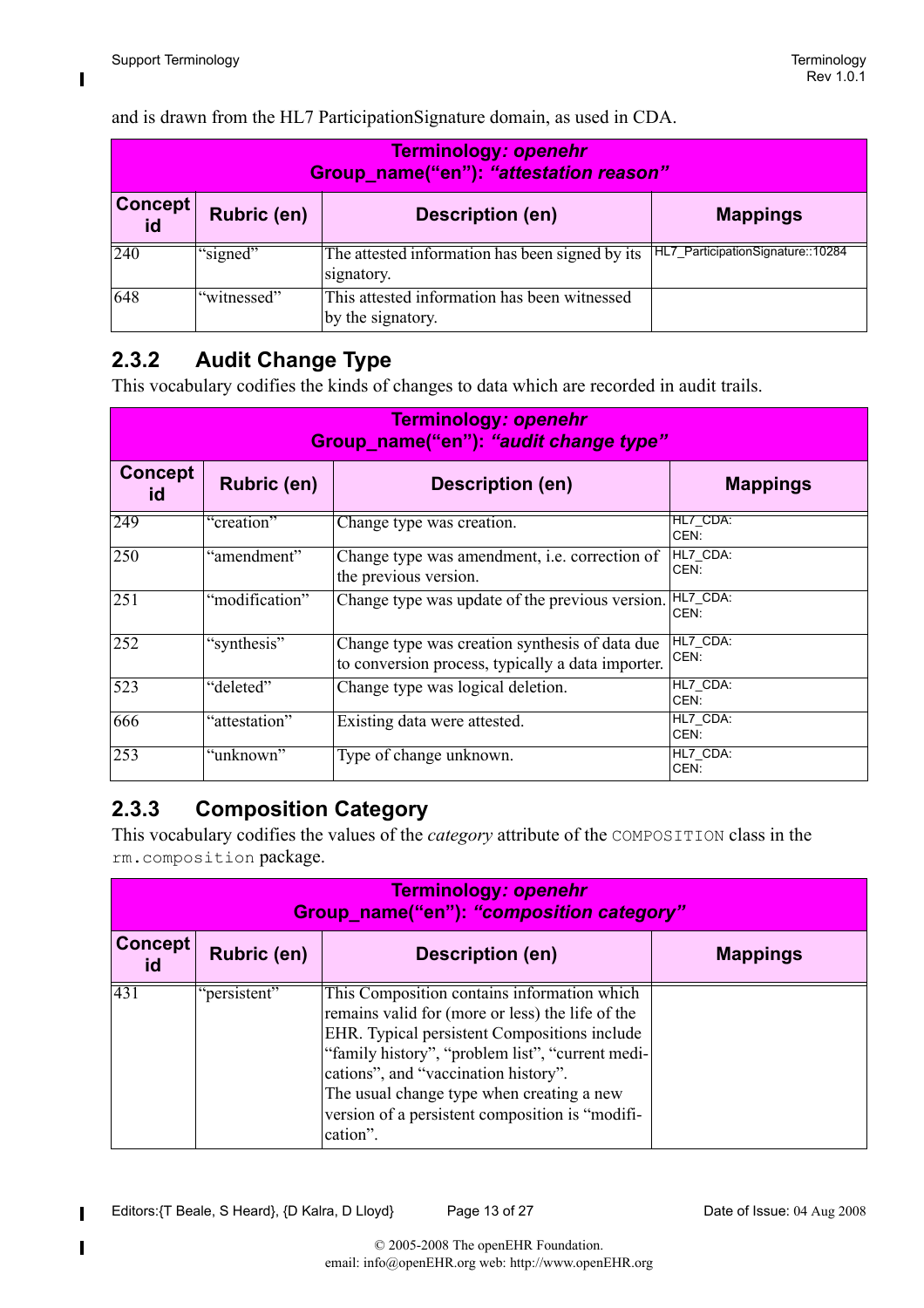$\overline{\phantom{a}}$ 

| <u> Terminology: openehr</u><br><b>Group_name("en"): "composition category"</b> |                    |                                                                                                                      |                 |
|---------------------------------------------------------------------------------|--------------------|----------------------------------------------------------------------------------------------------------------------|-----------------|
| <b>Concept</b><br>id                                                            | <b>Rubric (en)</b> | Description (en)                                                                                                     | <b>Mappings</b> |
| 433                                                                             | "event"            | This composition pertains to a point in time or<br>brief episode. Change types may usually be<br>"modification" or " |                 |

### <span id="page-13-0"></span>**2.3.4 Event Math Function**

This vocabulary codifies mathematical functions of non-instantaneous events.

| <b>Terminology: openehr</b><br>Group_name("en"): "event math function" |                    |                                                                                                                                                                                                                                                                                                                         |                 |
|------------------------------------------------------------------------|--------------------|-------------------------------------------------------------------------------------------------------------------------------------------------------------------------------------------------------------------------------------------------------------------------------------------------------------------------|-----------------|
| <b>Concept</b><br>id                                                   | <b>Rubric (en)</b> | <b>Description (en)</b>                                                                                                                                                                                                                                                                                                 | <b>Mappings</b> |
| 145                                                                    | 'minimum'          | Value of the interval-event is the minimum<br>value of the discrete events which the interval-<br>event summarises.                                                                                                                                                                                                     |                 |
| 144                                                                    | 'maximum''         | Value of the interval-event is the maximum<br>value of the discrete events which the interval-<br>event summarises.                                                                                                                                                                                                     |                 |
| 267                                                                    | "mode"             | Value of the interval-event is the modal (most<br>common) value of the discrete events which the<br>interval-event summarises.                                                                                                                                                                                          |                 |
| 268                                                                    | "median"           | Value of the interval-event is the median (cen-<br>tre value in sorted series) value of the discrete<br>events which the interval-event summarises.                                                                                                                                                                     |                 |
| 146                                                                    | "mean"             | Value of the interval-event is the average value<br>of the discrete events which the interval-event<br>summarises.                                                                                                                                                                                                      |                 |
| 147                                                                    | "change"           | Value of the interval-event is the net change<br>over the period which the interval-event sum-<br>marises.                                                                                                                                                                                                              |                 |
| 148                                                                    | "total"            | Value of the interval-event is the sum of the<br>values of the discrete events which the interval-<br>event summarises (typically differential flow<br>measurements, e.g. blood loss).                                                                                                                                  |                 |
| 149                                                                    | "variation"        | Value of the interval-event is difference<br>between the point maximum and point mini-<br>mum over the period, in other words the value<br>band into which all sample during a period fit.<br>Useful for specifying a maximal allowed varia-<br>tion in a datum to still be considered the same<br>(approximate) value. |                 |
| 521                                                                    | "decrease"         | This is a change - as in 147 - except indicates<br>that the value, while a positive number, is actu-<br>ally a negative change. Typically used for nega-<br>tive changes like "weight loss: 5kg" or "blood<br>pressure postural drop of 10 mm[Hg]".                                                                     |                 |

 $\blacksquare$ 

 $\mathbf I$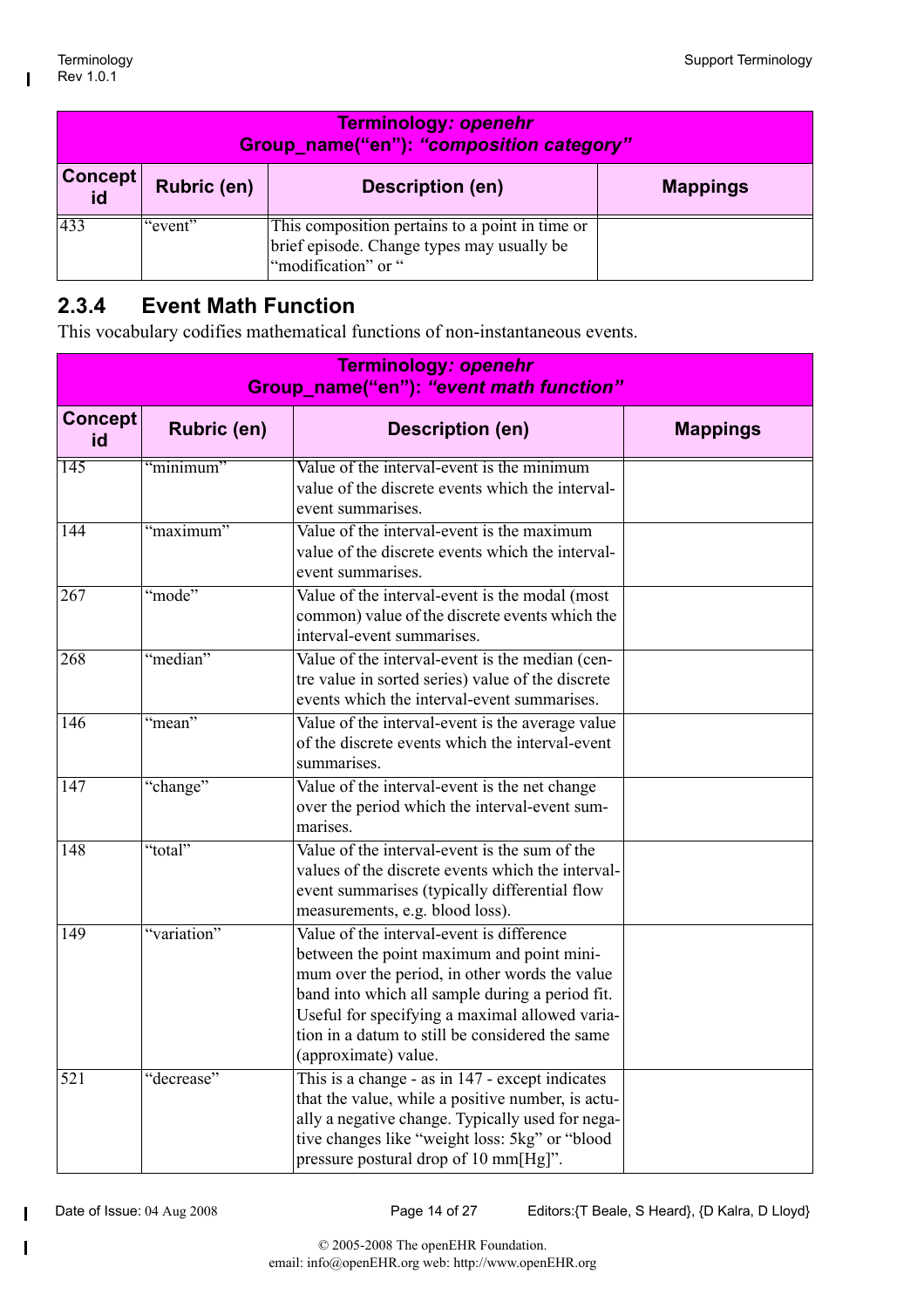Г

| Terminology <i>: openehr</i><br>Group name("en"): "event math function" |             |                                                                                                                                                                       |                 |
|-------------------------------------------------------------------------|-------------|-----------------------------------------------------------------------------------------------------------------------------------------------------------------------|-----------------|
| <b>Concept</b><br>id                                                    | Rubric (en) | <b>Description (en)</b>                                                                                                                                               | <b>Mappings</b> |
| 522                                                                     | "increase"  | This is also a change, but is only a positive<br>change and cannot be expressed as a negative.<br>This can be used for positive changes like<br>"Weight gain: 2.5kg". |                 |
| 640                                                                     | "actual"    | Value of the datum was the value indicated dur-<br>ing the entire time of the event, i.e. it is not an<br>averaged or other computed value.                           |                 |

#### <span id="page-14-0"></span>**2.3.5 Instruction States**

This vocabulary codifies the names of the states in the standard Instruction state machine, documented in the *open*EHR EHR Information model (Entry section).

| Terminology: openehr<br><b>Group_name("en"): "Instruction states"</b> |             |                                                                                                                                          |                 |
|-----------------------------------------------------------------------|-------------|------------------------------------------------------------------------------------------------------------------------------------------|-----------------|
| <b>Concept</b><br>id                                                  | Rubric (en) | Description (en)                                                                                                                         | <b>Mappings</b> |
| 524                                                                   | "initial"   | The instruction is recorded but no state is deter-<br>mined                                                                              |                 |
| 526                                                                   | "planned"   | The instruction is planned                                                                                                               |                 |
| 527                                                                   | "postponed" | The instruction has been posponed - it had not<br>be commenced                                                                           |                 |
| 528                                                                   | "cancelled" | The instruction has been cancelled - it had not<br>been commenced and will not commence in the<br>future                                 |                 |
| 529                                                                   | "scheduled" | The instruction has been scheduled to be car-<br>ried out at a particular time                                                           |                 |
| 245                                                                   | "active"    | The instruction is currently being carried out                                                                                           |                 |
| 530                                                                   | "suspended" | The instruction is suspended, it has been acti-<br>vated but is not active at present. It could be<br>active again in the future.        |                 |
| $\overline{531}$                                                      | "aborted"   | The instruction is aborted, it has been activated<br>but ceased before it has been completed and<br>will not be restarted in the future. |                 |
| 532                                                                   | "completed" | The instruction has been completed                                                                                                       |                 |
| 533                                                                   | "expired"   | The instruction has expired, timed out - and<br>assumed to have either been cancelled, aborted<br>or completed                           |                 |

I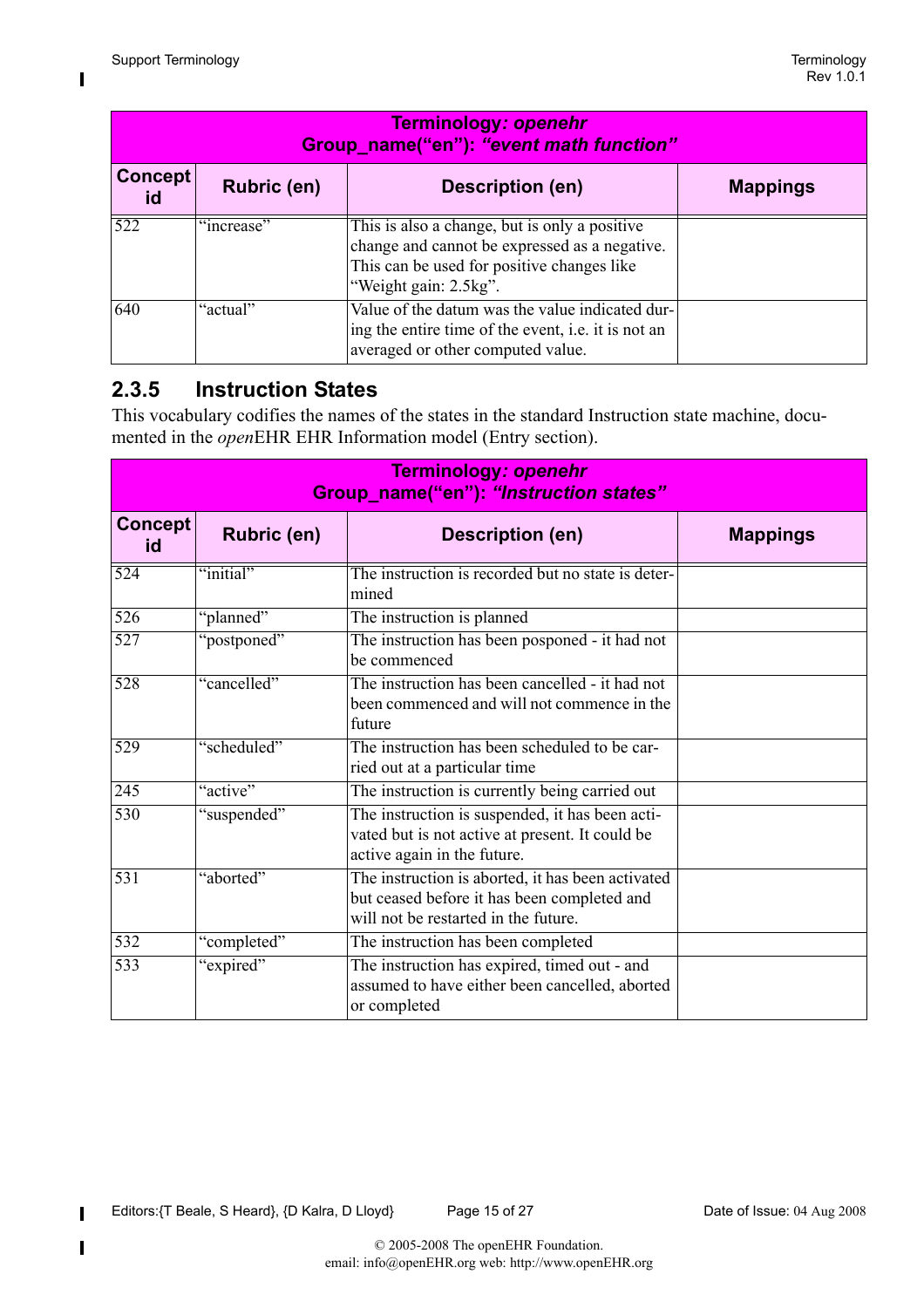I

### <span id="page-15-0"></span>**2.3.6 Instruction Transitions**

This vocabulary codifies the names of the transitions in the standard Instruction state machine, documented in the *open*EHR EHR Information model (Entry section).

| Terminology: openehr<br><b>Group_name("en"): "Instruction transitions"</b> |                    |                                                                                                                                                                                                                                                                      |                 |
|----------------------------------------------------------------------------|--------------------|----------------------------------------------------------------------------------------------------------------------------------------------------------------------------------------------------------------------------------------------------------------------|-----------------|
| <b>Concept</b><br>id                                                       | <b>Rubric (en)</b> | <b>Description (en)</b>                                                                                                                                                                                                                                              | <b>Mappings</b> |
| 535                                                                        | "initiate"         | Initiate the planning of the Instruction.                                                                                                                                                                                                                            |                 |
| 536                                                                        | "plan step"        | Any step in the planned state of the Instruction,<br>e.g. signing, approving.                                                                                                                                                                                        |                 |
| 537                                                                        | "postpone"         | Put a planned Instruction on hold, while still in<br>the planning stage, i.e. before it has been<br>booked or started.                                                                                                                                               |                 |
| 538                                                                        | "restore"          | Restore a previously postponed Instruction<br>back to the planned state.                                                                                                                                                                                             |                 |
| 166                                                                        | "cancel"           | Cancel a planned Instruction, before it is<br>booked or started.                                                                                                                                                                                                     |                 |
| 542                                                                        | "postponed step"   | Any step in the postponed state of the Instruc-<br>tion.                                                                                                                                                                                                             |                 |
| 539                                                                        | "schedule"         | Where booking is required, book the activities<br>in the Instruction in a scheduling system.                                                                                                                                                                         |                 |
| 540                                                                        | "start"            | Start executing the activities in the Instruction,<br>e.g. commence drug administration course.                                                                                                                                                                      |                 |
| 541                                                                        | " $d_0$ "          | Do the activities in the Instruction in one go,<br>taking the state machine directly from the<br>planned to the completed state. Used for<br>Instructions whose activities are instantaneous<br>in the practical sense, e.g. a single vaccination,<br>single tablet. |                 |
| 543                                                                        | 'active step"      | Any step taken during the active phase of the<br>Instruction, e.g. nurse's observation, adjust-<br>ment of dose.                                                                                                                                                     |                 |
| $\overline{5}44$                                                           | "suspend"          | Suspend the activities from the active phase,<br>with the possibility of later resumption.                                                                                                                                                                           |                 |
| 545                                                                        | "suspended step"   | Any step taken in the suspended state, e.g.<br>nurse's observation, pathology test to deter-<br>mine if the Instruction should be resumed,<br>remain suspended or aborted.                                                                                           |                 |
| 546                                                                        | "resume"           | Resume the Instruction from the suspended<br>state.                                                                                                                                                                                                                  |                 |
| 547                                                                        | "abort"            | Abort the Instruction, <i>i.e.</i> stop its execution<br>permanently after it has started.                                                                                                                                                                           |                 |
| 548                                                                        | "finish"           | Finish performing the Instruction, taking it to<br>the completed state.                                                                                                                                                                                              |                 |
| 549                                                                        | "time out"         | Time out has occurred, taking the Instruction<br>from some pervious state into the expired state.                                                                                                                                                                    |                 |
| 550                                                                        | 'notify aborted"   | Occurs when notification of Instruction having<br>been aborted is received after expiry.                                                                                                                                                                             |                 |

 $\overline{\phantom{a}}$ 

 $\blacksquare$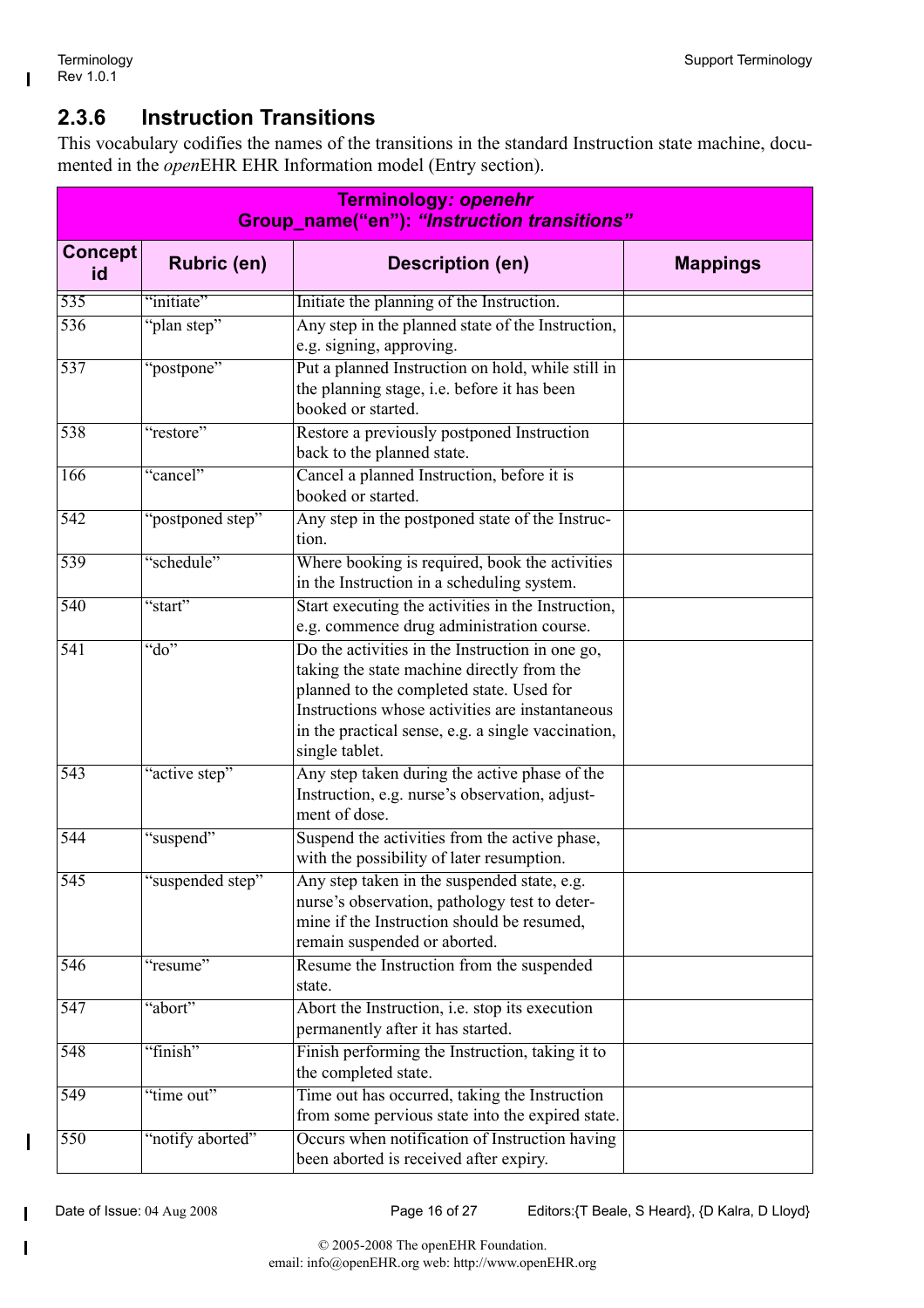Г

| Terminology: openehr<br><b>Group_name("en"): "Instruction transitions"</b> |                    |                                                                                            |                 |
|----------------------------------------------------------------------------|--------------------|--------------------------------------------------------------------------------------------|-----------------|
| <b>Concept</b><br>id                                                       | <b>Rubric (en)</b> | Description (en)                                                                           | <b>Mappings</b> |
| 551                                                                        | "notify completed" | Occurs when notification of Instruction having<br>been completed is received after expiry. |                 |
| 552                                                                        | "notify cancelled" | Occurs when notification of Instruction having<br>been cancelled is received after expiry. |                 |

#### <span id="page-16-0"></span>**2.3.7 Null Flavours**

This vocabulary codifies "flavours of null" for missing data items.

| <u> Terminology: openehr</u><br><b>Group_name("en"): "null flavours"</b> |                    |                                                                                                                                                      |                         |  |
|--------------------------------------------------------------------------|--------------------|------------------------------------------------------------------------------------------------------------------------------------------------------|-------------------------|--|
| <b>Concept</b><br>id                                                     | <b>Rubric (en)</b> | <b>Description (en)</b>                                                                                                                              | <b>Mappings</b>         |  |
| 271                                                                      | "no information"   | No information provided; nothing can be<br>inferred as to the reason why, including whether<br>there might be a possible applicable value or<br>not. | HL7 NullFlavor:: V10610 |  |
| 253                                                                      | "unknown"          | A possible value exists but is not provided.                                                                                                         | HL7 NullFlavor:: V10612 |  |
| 272                                                                      | "masked"           | The value has not been provided due to privacy<br>settings.                                                                                          | HL7 NullFlavor::17932   |  |
| 273                                                                      | "not applicable"   | No valid value exists for this data item.                                                                                                            | HL7 NullFlavor::10611   |  |

#### <span id="page-16-1"></span>**2.3.8 Participation Function**

This vocabulary codifies functions of participation of parties in an interaction (used in PARTICIPA-TION class).

| Terminology: openehr<br><b>Group_name("en"): "participation function"</b> |             |                         |                 |  |
|---------------------------------------------------------------------------|-------------|-------------------------|-----------------|--|
| <b>Concept</b><br>id                                                      | Rubric (en) | <b>Description (en)</b> | <b>Mappings</b> |  |
| 253                                                                       | unknown     |                         |                 |  |
|                                                                           |             |                         |                 |  |
|                                                                           |             |                         |                 |  |
|                                                                           |             |                         |                 |  |
|                                                                           |             |                         |                 |  |
|                                                                           |             |                         |                 |  |
|                                                                           |             |                         |                 |  |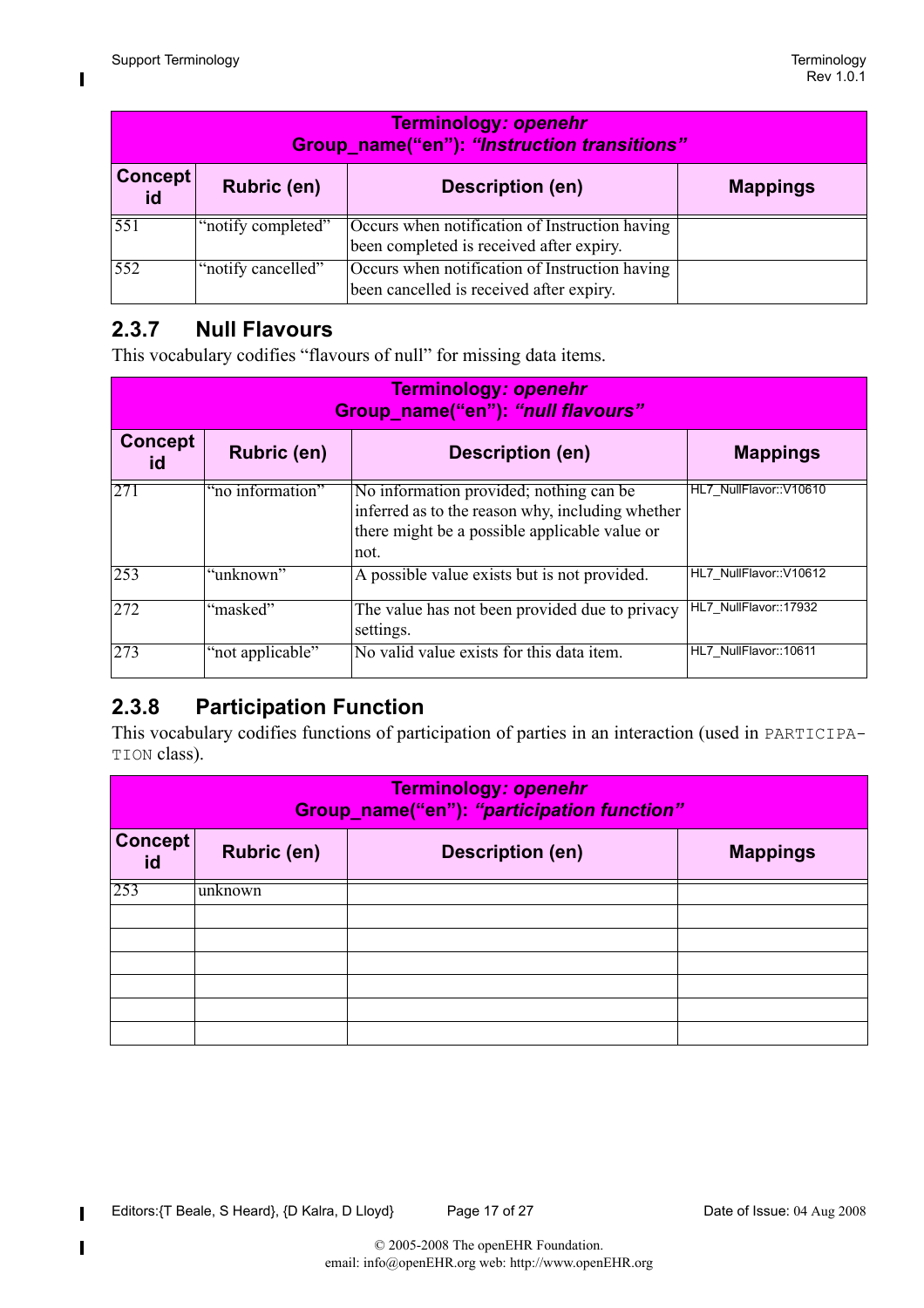T

#### <span id="page-17-0"></span>**2.3.9 Participation Mode**

This vocabulary codifies modes of participation of parties in an interaction (used in PARTICIPATION class). The initial set has been defined to be the same as HL7's ParticipationMode vocabulary domain.

| Terminology: openehr<br><b>Group_name("en"): "participation mode"</b> |                                                                           |                                                                                              |                                                  |
|-----------------------------------------------------------------------|---------------------------------------------------------------------------|----------------------------------------------------------------------------------------------|--------------------------------------------------|
| <b>Concept</b><br>id                                                  | <b>Rubric (en)</b>                                                        | Description (en)                                                                             | <b>Mappings</b>                                  |
| 193                                                                   | "not specified"                                                           | Mode of participation is not specified; use only<br>for legacy data.                         |                                                  |
| 216                                                                   | "face-to-face com-<br>munication"                                         | Face to face communications between parties<br>in the same room.                             | HL7_ParticipationMode::16545                     |
| 223                                                                   | "interpreted face-to-<br>face communication"                              | Face to face communications between parties<br>in the same room with an interpreter          | HL7_ParticipationMode::16545                     |
| 217                                                                   | "signing (face-to-<br>face)"                                              | Live face-to-face communication using a rec-<br>ognised sign language.                       |                                                  |
| 195                                                                   | "live audiovisual;<br>videoconference;<br>videophone"                     | Any audio-visual communication in real time                                                  |                                                  |
| 198                                                                   | "videoconferencing"                                                       | Live audio-visual communication over video-<br>conferencing or other similar equipment.      | HL7_ParticipationMode::16548                     |
| 197                                                                   | "videophone"                                                              | Live audio-visual communication                                                              |                                                  |
| 218                                                                   | "signing over video"                                                      | Live video communication using sign lan-<br>guage.                                           |                                                  |
| 224                                                                   | "interpreted video<br>communication"                                      | Live audio-visual communication involving an<br>interpreter                                  |                                                  |
| 194                                                                   | "asynchronous audi-<br>ovisual; recorded<br>video"                        | Audio-visual communication that is not live                                                  |                                                  |
| 196                                                                   | "recorded video"                                                          | Recorded video or video mail                                                                 |                                                  |
| 202                                                                   | "live audio-only; tel-<br>ephone; internet<br>phone; teleconfer-<br>ence" | Any live audio-only communication.                                                           | HL7_ParticipationMode::V16544<br>(includes live) |
| 204                                                                   | "telephone"                                                               | Live verbal communication over a telephone.                                                  | HL7_ParticipationMode::16546                     |
| 203                                                                   | "teleconference"                                                          | Live verbal communication over teleconfer-<br>ence                                           | HL7_ParticipationMode::16546                     |
| 204                                                                   | "internet telephone"                                                      | Live verbal communication over a the internet.                                               | HL7_ParticipationMode::16546                     |
| $\overline{222}$                                                      | "interpreted audio-<br>only"                                              | Any live audio-only communication using an<br>interpreter.                                   | HL7_ParticipationMode::V16544<br>(includes live) |
| 199                                                                   | "asynchronous<br>audio-only; dictated;<br>voice mail"                     | Audio-only communication that is not live.                                                   |                                                  |
| 200                                                                   | "dictated"                                                                | Non-interactive audio-only information<br>recorded on some medium, such as cassette<br>tape. | HL7_ParticipationMode::16547                     |
| 201                                                                   | "voice-mail"                                                              | Audio messaging system                                                                       |                                                  |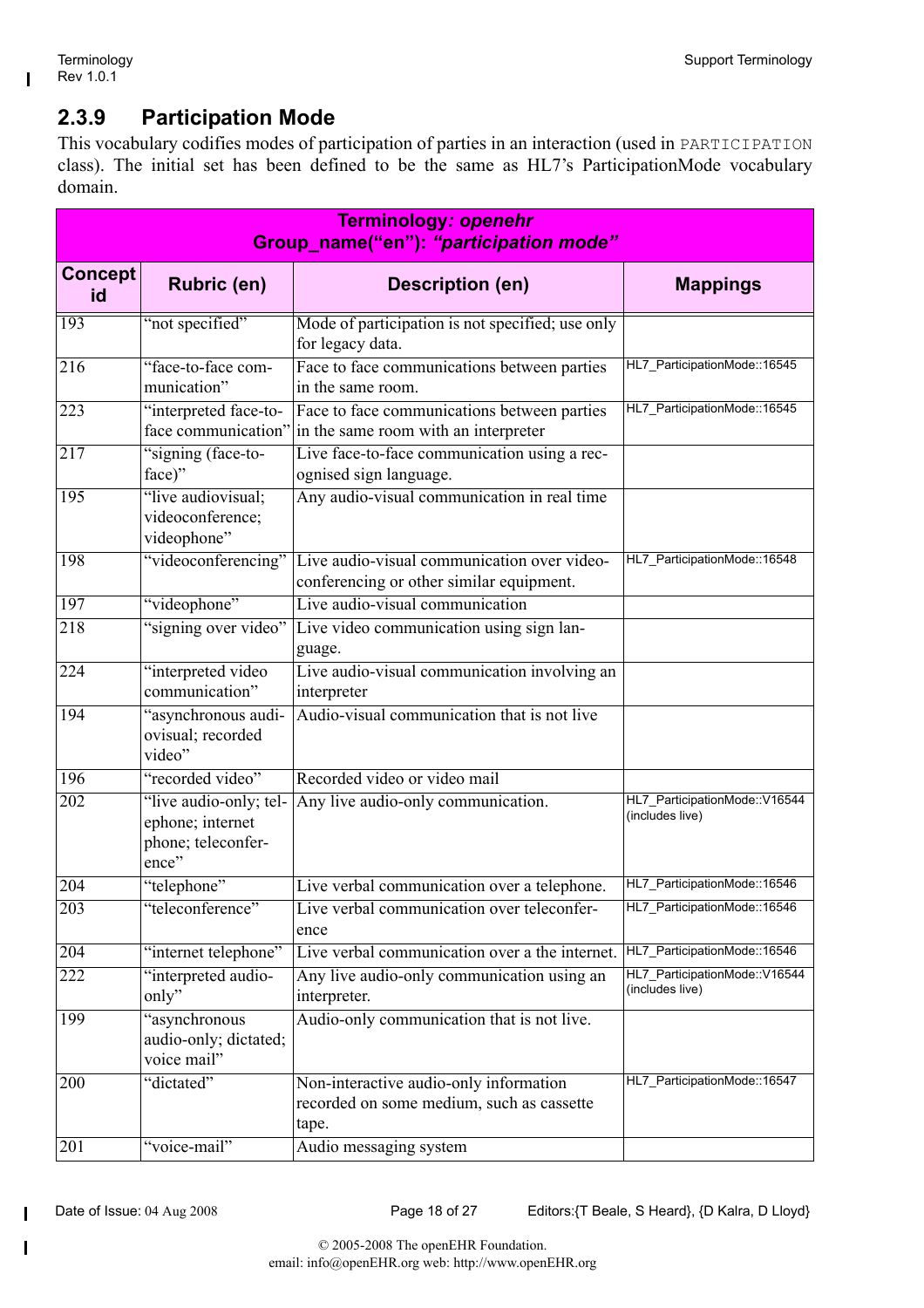| Terminology: openehr<br>Group_name("en"): "participation mode" |                                                                                 |                                                                                                                                       |                                                                                                 |
|----------------------------------------------------------------|---------------------------------------------------------------------------------|---------------------------------------------------------------------------------------------------------------------------------------|-------------------------------------------------------------------------------------------------|
| <b>Concept</b><br>id                                           | Rubric (en)                                                                     | Description (en)                                                                                                                      | <b>Mappings</b>                                                                                 |
| 212                                                            | "live text-only; inter-<br>net chat; SMS chat;<br>interactive written<br>note"  | Any live text-only communication                                                                                                      |                                                                                                 |
| 213                                                            | "internet chat"                                                                 | Live text-only communication over the internet                                                                                        |                                                                                                 |
| 214                                                            | "SMS chat"                                                                      | Live text-only chat over mobile/cell phone                                                                                            |                                                                                                 |
| 215                                                            | "interactive written<br>note"                                                   | Live text-only communication using written<br>notes                                                                                   | HL7_ParticipationMode::16550                                                                    |
| 206                                                            | "asynchronous text;<br>email; fax; letter;<br>handwritten note;<br>SMS message" | Any text-only communication including email,<br>written text, SMS message etc.                                                        | HL7_ParticipationMode::V16549                                                                   |
| 211                                                            | "handwritten note"                                                              | Written communication by handwritten docu-<br>ment.                                                                                   | HL7_ParticipationMode::16550                                                                    |
| 210                                                            | "printed/typed letter"                                                          | Written communication by typewritten docu-<br>ment.                                                                                   | HL7_ParticipationMode::16551                                                                    |
| 207                                                            | "email"                                                                         | Written communication by email.                                                                                                       | HL7_ParticipationMode::16553<br>[ inlcude<br>HL7_ParticipationMode::16554<br>(electronic data)] |
| 208                                                            | "facsimile/telefax"                                                             | Non-interactive written communication using a<br>fax machine.                                                                         | HL7_ParticipationMode::16552                                                                    |
| 221                                                            | "translated text"                                                               | Non-interactive written communication requir-<br>ing translation                                                                      | HL7_ParticipationMode::V16549                                                                   |
| 209                                                            | "SMS message"                                                                   | Messages sent via mobile/cell phone                                                                                                   |                                                                                                 |
| 219                                                            | "physically present"                                                            | Participation by actions, where the participant<br>is physically present.                                                             | HL7_ParticipationMode::16556                                                                    |
| 220                                                            | "physically remote"                                                             | Participation by actions, where the participant<br>is not physically present, and the actions are<br>transmitted by electronic means. | HL7_ParticipationMode::16557                                                                    |

#### <span id="page-18-0"></span>**2.3.10 Property**

This vocabulary codifies purposes for physical properties corresponding to formal unit specifications, and allows comparison of Quantities with different units but which measure the same property. The vocabulary values are taken from:

- CEN ENV 12435 "Medical Informatics Expression of results of measurements in health sciences"
- HL7 "Unified Codes for Units of Measure"

| Terminology: openehr<br>Group name("en"): "property" |                    |                  |                 |
|------------------------------------------------------|--------------------|------------------|-----------------|
| <b>Concept</b><br>id                                 | <b>Rubric (en)</b> | Description (en) | <b>Mappings</b> |
|                                                      | Acceleration       |                  |                 |

[Editors:{T Beale, S Heard}, {D Kalra, D Lloyd}](#page-0-4) Page 19 of [27](#page-26-0) Date of Issue: [04 Aug 2008](#page-2-2)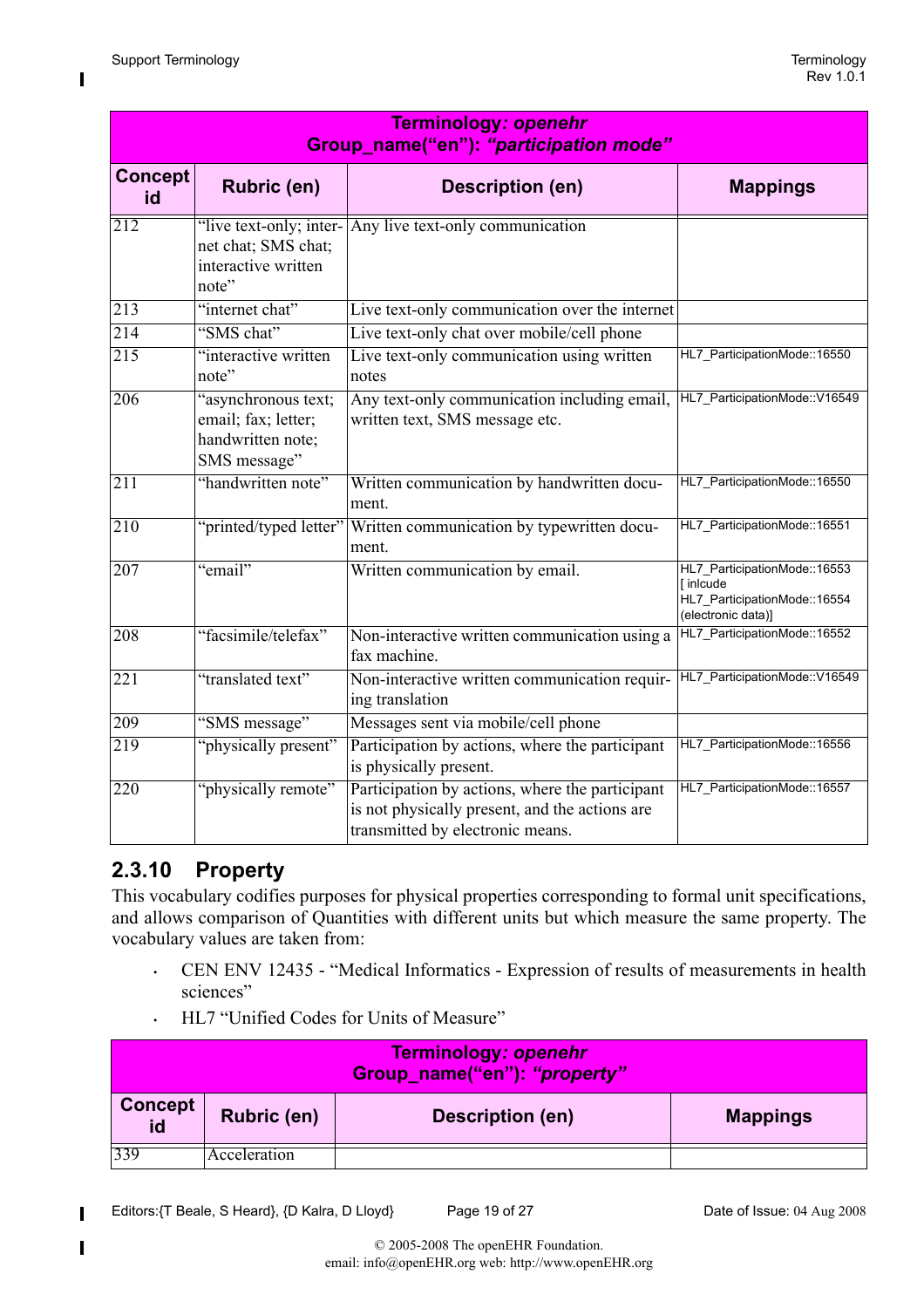$\overline{\phantom{a}}$ 

| Terminology: openehr         |                                     |                         |                 |  |
|------------------------------|-------------------------------------|-------------------------|-----------------|--|
| Group_name("en"): "property" |                                     |                         |                 |  |
| <b>Concept</b><br>id         | Rubric (en)                         | <b>Description (en)</b> | <b>Mappings</b> |  |
| 342                          | Acceleration,                       |                         |                 |  |
|                              | angular                             |                         |                 |  |
| 381                          | Amount (Eq)                         |                         |                 |  |
| 384                          | Amount (mole)                       |                         |                 |  |
| 497                          | Angle, plane                        |                         |                 |  |
| 500                          | Angle, solid                        |                         |                 |  |
| 335                          | Area                                |                         |                 |  |
| 350                          | Density                             |                         |                 |  |
| 362                          | Diffusion coeffi-<br>cient          |                         |                 |  |
| 501                          | Electrical capaci-<br>tance         |                         |                 |  |
| 498                          | Electrical charge                   |                         |                 |  |
| 502                          | Electrical con-<br>ductance         |                         |                 |  |
| 334                          | <b>Electrical current</b>           |                         |                 |  |
| 377                          | <b>Electrical</b> field<br>strength |                         |                 |  |
| 121                          | Energy                              |                         |                 |  |
| 366                          | <b>Energy density</b>               |                         |                 |  |
| 508                          | Energy dose                         |                         |                 |  |
| 365                          | Energy per area                     |                         |                 |  |
| 347                          | Flow rate, mass                     |                         |                 |  |
| 352                          | Flow rate,<br>mass/force            |                         |                 |  |
| 351                          | Flow rate,<br>mass/volume           |                         |                 |  |
| 126                          | Flow rate, volume                   |                         |                 |  |
| 348                          | Flux, mass                          |                         |                 |  |
| 355                          | Force                               |                         |                 |  |
| 357                          | Force, body                         |                         |                 |  |
| 382                          | Frequency                           |                         |                 |  |
| 373                          | Heat transfer<br>coefficient        |                         |                 |  |
| 505                          | <b>Illuminance</b>                  |                         |                 |  |
| 379                          | Inductance                          |                         |                 |  |
| 122                          | Length                              |                         |                 |  |
| 499                          | Light intensity                     |                         |                 |  |
| 123                          | Loudness                            |                         |                 |  |
| 504                          | Luminous flux                       |                         |                 |  |
| 378                          | Magnetic flux                       |                         |                 |  |

 $\blacksquare$ 

 $\mathbf I$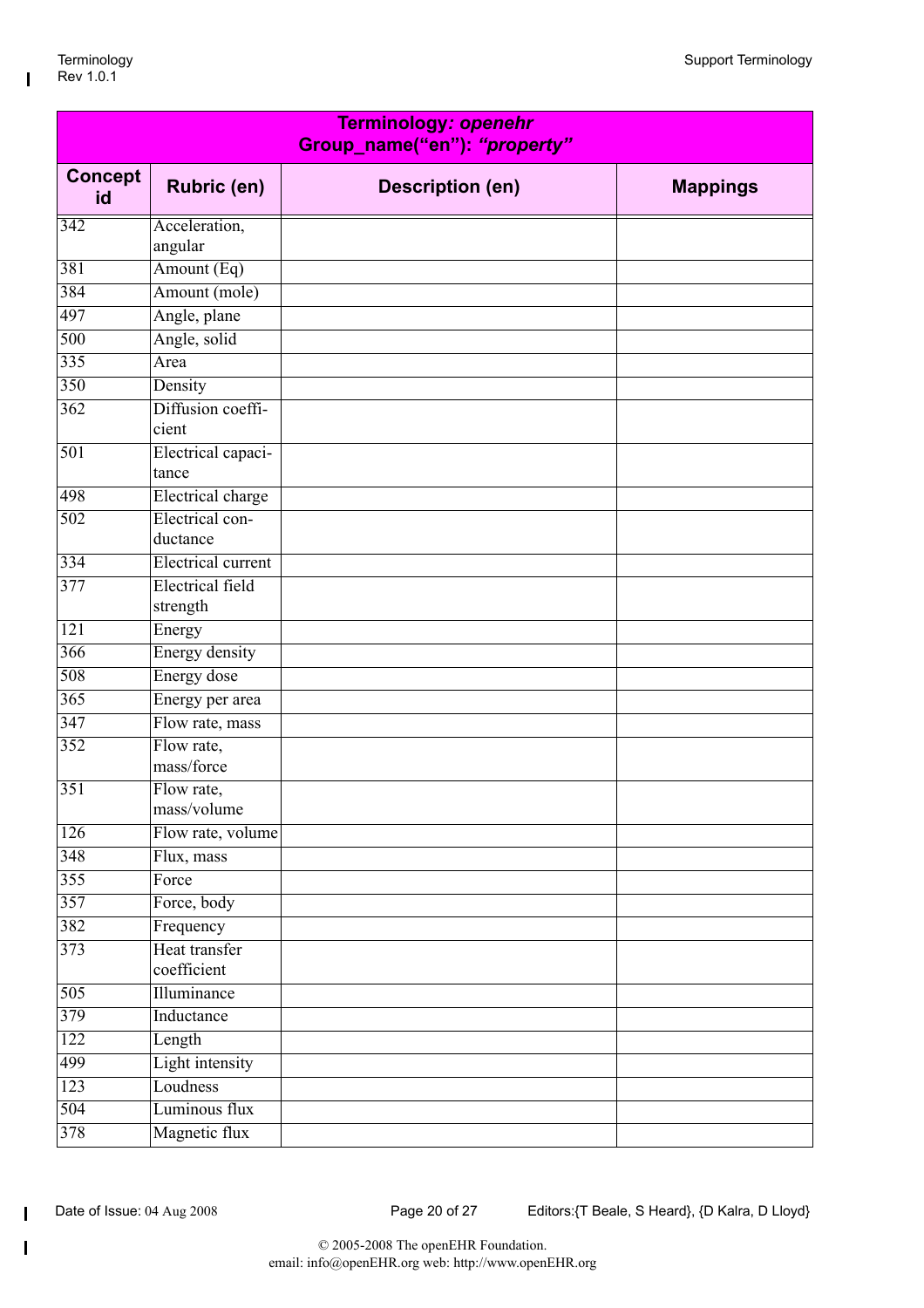ľ

| Terminology: openehr<br>Group_name("en"): "property" |                               |                                                                                                                                                                                                       |                 |  |
|------------------------------------------------------|-------------------------------|-------------------------------------------------------------------------------------------------------------------------------------------------------------------------------------------------------|-----------------|--|
| <b>Concept</b><br>id                                 | <b>Rubric (en)</b>            | <b>Description (en)</b>                                                                                                                                                                               | <b>Mappings</b> |  |
| 503                                                  | Magnetic flux                 |                                                                                                                                                                                                       |                 |  |
|                                                      | density                       |                                                                                                                                                                                                       |                 |  |
| 124                                                  | Mass                          |                                                                                                                                                                                                       |                 |  |
| 385                                                  | Mass (IU)                     |                                                                                                                                                                                                       |                 |  |
| 349                                                  | Mass per area                 |                                                                                                                                                                                                       |                 |  |
| 344                                                  | Moment inertia,<br>area       |                                                                                                                                                                                                       |                 |  |
| $\overline{345}$                                     | Moment inertia,<br>mass       |                                                                                                                                                                                                       |                 |  |
| 340                                                  | Momentum                      |                                                                                                                                                                                                       |                 |  |
| 346                                                  | Momentum, flow<br>rate        |                                                                                                                                                                                                       |                 |  |
| $\overline{343}$                                     | Momentum,<br>angular          |                                                                                                                                                                                                       |                 |  |
| 369                                                  | Power density                 |                                                                                                                                                                                                       |                 |  |
| 368                                                  | Power flux                    |                                                                                                                                                                                                       |                 |  |
| 367                                                  | Power, linear                 |                                                                                                                                                                                                       |                 |  |
| 125                                                  | Pressure                      |                                                                                                                                                                                                       |                 |  |
| 507                                                  | Proportion                    |                                                                                                                                                                                                       |                 |  |
| 380                                                  | Qualified real                | This is a number with an arithmetic qualifica-<br>tion (which may be no units, $10^3$ etc) allowing<br>integers to be expressed as reals raised to a nom-<br>inated power, or for real numbers alone. |                 |  |
| 506                                                  | Radioactivity                 |                                                                                                                                                                                                       |                 |  |
| 375                                                  | Resistance                    |                                                                                                                                                                                                       |                 |  |
| 370                                                  | Specific energy               |                                                                                                                                                                                                       |                 |  |
| 371                                                  | Specific heat, gas<br>content |                                                                                                                                                                                                       |                 |  |
| 337                                                  | Specific surface              |                                                                                                                                                                                                       |                 |  |
| 336                                                  | Specific volume               |                                                                                                                                                                                                       |                 |  |
| 356                                                  | Surface tension               |                                                                                                                                                                                                       |                 |  |
| 127                                                  | Temperature                   |                                                                                                                                                                                                       |                 |  |
| 128                                                  | Time                          |                                                                                                                                                                                                       |                 |  |
| 338                                                  | Velocity                      |                                                                                                                                                                                                       |                 |  |
| 341                                                  | Velocity, angular             |                                                                                                                                                                                                       |                 |  |
| 360                                                  | Velocity, dynamic             |                                                                                                                                                                                                       |                 |  |
| 361                                                  | Velocity, kine-<br>matic      |                                                                                                                                                                                                       |                 |  |
| $\overline{374}$                                     | Voltage, electrical           |                                                                                                                                                                                                       |                 |  |
| 129                                                  | Volume                        |                                                                                                                                                                                                       |                 |  |
| 130                                                  | Work                          |                                                                                                                                                                                                       |                 |  |

T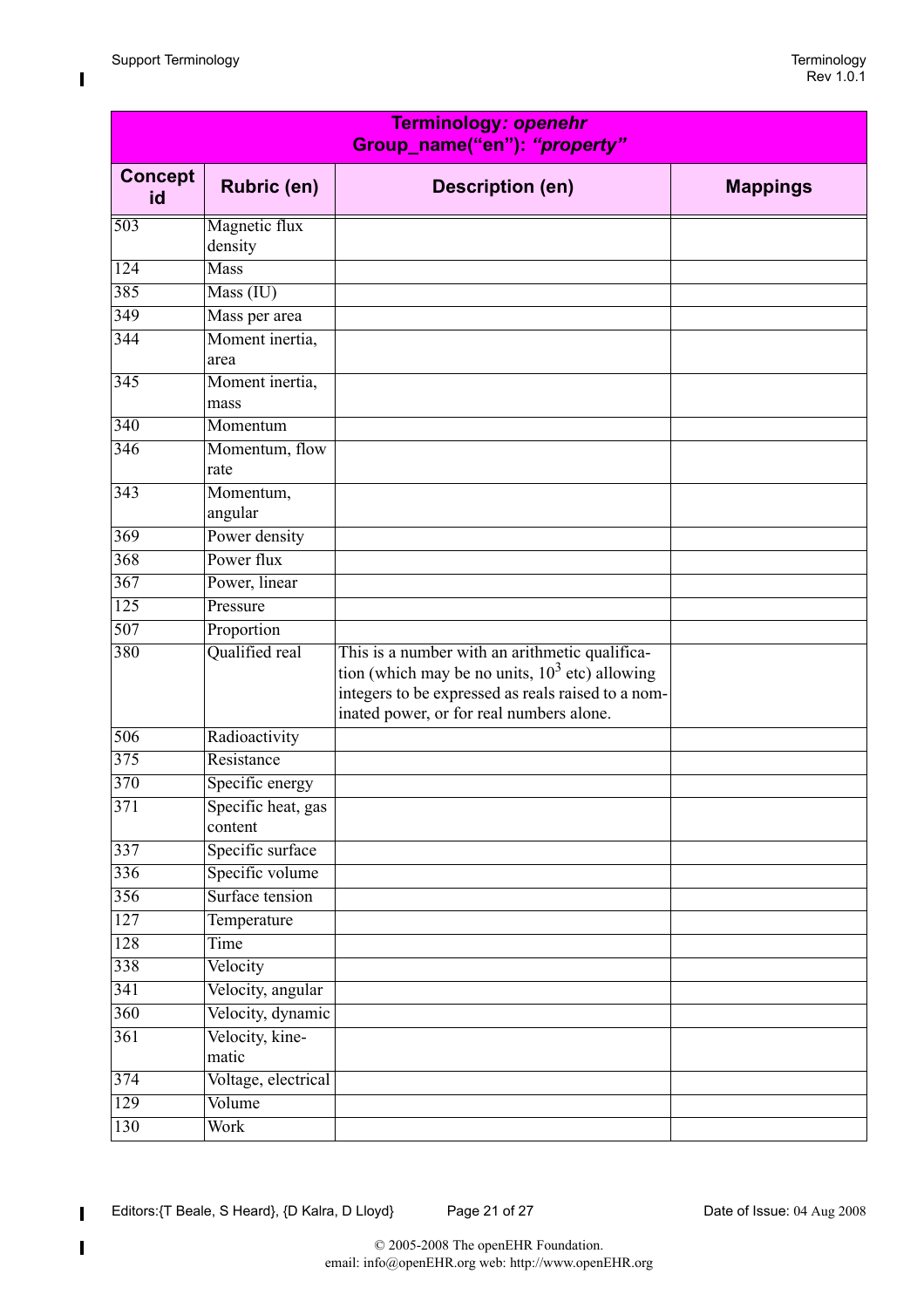П

#### <span id="page-21-0"></span>**2.3.11 Setting**

This vocabulary codifies broad types of settings in which clinical care is delivered. It is not intended to be a perfect classification of the real world, but instead a practical coarse-grained categorisation to aid querying.

| Terminology <i>: openehr</i><br>Group_name("en"): "setting" |                                   |                                                                                                                                                                                                                                   |                 |  |
|-------------------------------------------------------------|-----------------------------------|-----------------------------------------------------------------------------------------------------------------------------------------------------------------------------------------------------------------------------------|-----------------|--|
| <b>Concept</b><br>id                                        | <b>Rubric (en)</b>                | Description (en)                                                                                                                                                                                                                  | <b>Mappings</b> |  |
| 225                                                         | "home"                            | Care delivered in the patient's home by patient<br>or health professional.                                                                                                                                                        |                 |  |
| 227                                                         | "emergency care"                  | Care delivered in emergency situation, e.g. by<br>ambulance workers.                                                                                                                                                              |                 |  |
| 228                                                         | "primary medical<br>care"         | Care delivered by a doctor within a primary<br>care framework (generalist, non-referred).                                                                                                                                         |                 |  |
| 229                                                         | "primary nursing<br>care"         | Care delivered by nurses within a primary care<br>framework (community based, generalist<br>clinic).                                                                                                                              |                 |  |
| 230                                                         | "primary allied"<br>health care"  | Care delivered by allied health practitioners<br>such as physiotherapists, osteopaths, chiro-<br>practers, optometrists, chiropodist/pediatrist<br>etc. within a primary care framework (commu-<br>nity based, generalist clinic) |                 |  |
| 231                                                         | "midwifery care"                  | Midwifery care in any framework                                                                                                                                                                                                   |                 |  |
| 232                                                         | "secondary medical<br>care"       | Care delivered in an institutional or specialist<br>setting - usually as a result of a referral.                                                                                                                                  |                 |  |
| 233                                                         | "secondary nursing<br>care"       | Care delivered by nurses within a secondary<br>care framework (inpatient, specialist clinic).                                                                                                                                     |                 |  |
| 234                                                         | "secondary allied<br>health care" | Care delivered by allied health care profession-<br>als within a secondary care framework (inpa-<br>tient, specialist clinic).                                                                                                    |                 |  |
| 235                                                         | "complementary<br>health care"    | Care delivered by chinese, ayurvedic, naturo-<br>path, homeopath etc practitioner.                                                                                                                                                |                 |  |
| 236                                                         | "dental care"                     | Care delivered in a dental practitioner setting.                                                                                                                                                                                  |                 |  |
| 237                                                         | "nursing home care"               | Care to the needs of patients in nursing homes,<br>delivered in an institutional setting.                                                                                                                                         |                 |  |
| 238                                                         | "other care"                      | Care delivered in setting not described by other<br>terms in this vocabulary.                                                                                                                                                     |                 |  |

## <span id="page-21-1"></span>**2.3.12 Subject relationship**

This vocabulary codifies the relationship between the subject of care and some other party mentioned in the health record.

| Terminology: openehr<br><b>Group_name("en"): "subject relationship"</b> |                       |                                 |                                |  |
|-------------------------------------------------------------------------|-----------------------|---------------------------------|--------------------------------|--|
| Concept<br>id                                                           | <b>Rubric (en-uk)</b> | Description (en)                | <b>Mappings</b>                |  |
|                                                                         | "self"                | The party is the subject of EHR | <b>THL7 RoleCode::</b><br>CEN: |  |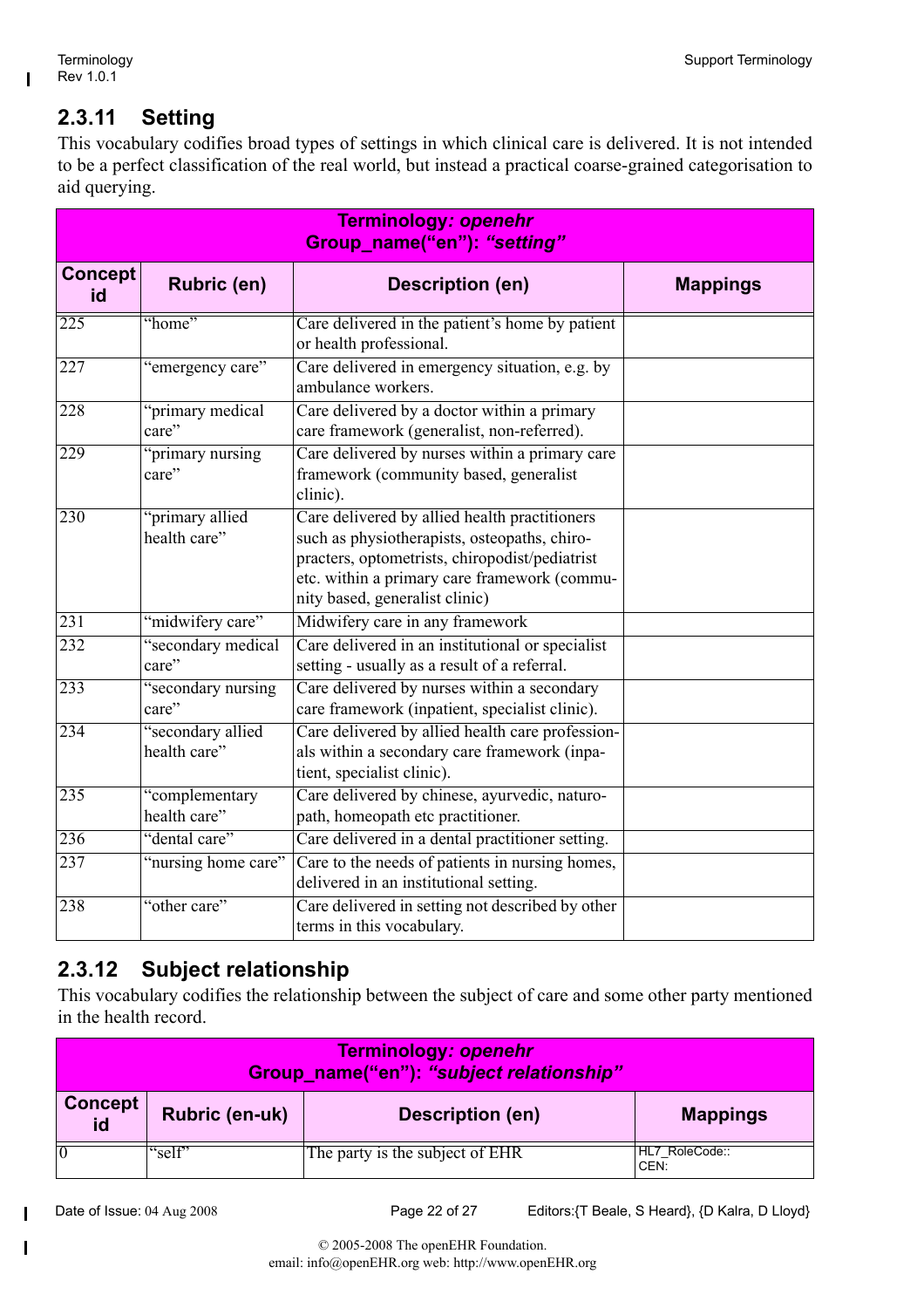Ī

| Terminology: openehr<br>Group_name("en"): "subject relationship" |                           |                                                                              |                 |  |
|------------------------------------------------------------------|---------------------------|------------------------------------------------------------------------------|-----------------|--|
| <b>Concept</b><br>id                                             | Rubric (en-uk)            | <b>Description (en)</b>                                                      | <b>Mappings</b> |  |
| $\overline{3}$                                                   | "foetus"                  | The party is a foetus                                                        | HL7:<br>CEN:    |  |
| 10                                                               | "mother"                  | The party is the mother of the subject of EHR                                | HL7:<br>CEN:    |  |
| $\overline{9}$                                                   | "father"                  | The party is the father of the subject of the EHR                            | HL7:<br>CEN:    |  |
| 6                                                                | "donor"                   | The party is a donor of organs or other body<br>products to the EHR subject. | $HL7$ :<br>CEN: |  |
| 253                                                              | "unknown"                 | Relationship to party is unknown.                                            | $HL7$ :<br>CEN: |  |
| 261                                                              | "adopted daughter"        | Relationship of adopted daughter to subject of<br><b>EHR</b>                 | HL7:<br>CEN:    |  |
| 260                                                              | "adopted son"             | Relationship of adopted son to subject of EHR                                | HL7:<br>CEN:    |  |
| 259                                                              | "adoptive father"         | Relationship of adoptive father to subject of<br><b>EHR</b>                  | HL7:<br>CEN:    |  |
| 258                                                              | "adoptive mother"         | Relationship of adoptive mother to subject of<br><b>EHR</b>                  | HL7:<br>CEN:    |  |
| 256                                                              | "biological father"       | Relationship of biological father to subject of<br><b>EHR</b>                | HL7:<br>CEN:    |  |
| 255                                                              | "biological mother"       | Relationship of biological mother to subject of<br><b>EHR</b>                | HL7:<br>CEN:    |  |
| 23                                                               | "brother"                 | Relationship of brother to subject of EHR                                    | $HL7$ :<br>CEN: |  |
| 28                                                               | "child"                   | Relationship of child to subject of EHR                                      | $HL7$ :<br>CEN: |  |
| 265                                                              | "cohabitee"               | Lives with the subject of EHR                                                | $HL7$ :<br>CEN: |  |
| 257                                                              | "cousin"                  | Relationship of cousin to subject of EHR                                     | HL7:<br>CEN:    |  |
| 29                                                               | "daughter"                | Relationship of daughter to subject of EHR                                   | HL7:<br>CEN:    |  |
| 264                                                              | "guardian"                | Relationship of guardianto subject of EHR                                    | HL7:<br>CEN:    |  |
| 39                                                               | "maternal aunt"           | Relationship of maternal aunt to subject of<br><b>EHR</b>                    | HL7:<br>CEN:    |  |
| $\overline{8}$                                                   | "maternal<br>grandfather" | Relationship of maternal grandfather to subject<br>of EHR                    | HL7:<br>CEN:    |  |
| 7                                                                | "maternal<br>grandmother" | Relationship of maternal grandmother to sub-<br>ject of EHR                  | HL7:<br>CEN:    |  |
| 38                                                               | "maternal uncle"          | Relationship of maternal uncle to subject of<br><b>EHR</b>                   | $HL7$ :<br>CEN: |  |
| 189                                                              | "neonate"                 | Relationship of neonate to subject of EHR                                    | HL7:<br>CEN:    |  |
| 254                                                              | "parent"                  | Relationship of parent to subject of EHR                                     | $HL7$ :<br>CEN: |  |
| 22                                                               | "partner/spouse"          | The husband or wife or life partner of the sub-<br>ject of EHR               | HL7:<br>CEN:    |  |
| 41                                                               | "paternal aunt"           | Relationship of paternal aunt to subject of EHR                              | HL7:<br>CEN:    |  |

Editors: {T Beale, S Heard}, {D Kalra, D Lloyd} Page 23 of [27](#page-26-0) Date of Issue: [04 Aug 2008](#page-2-2)

ı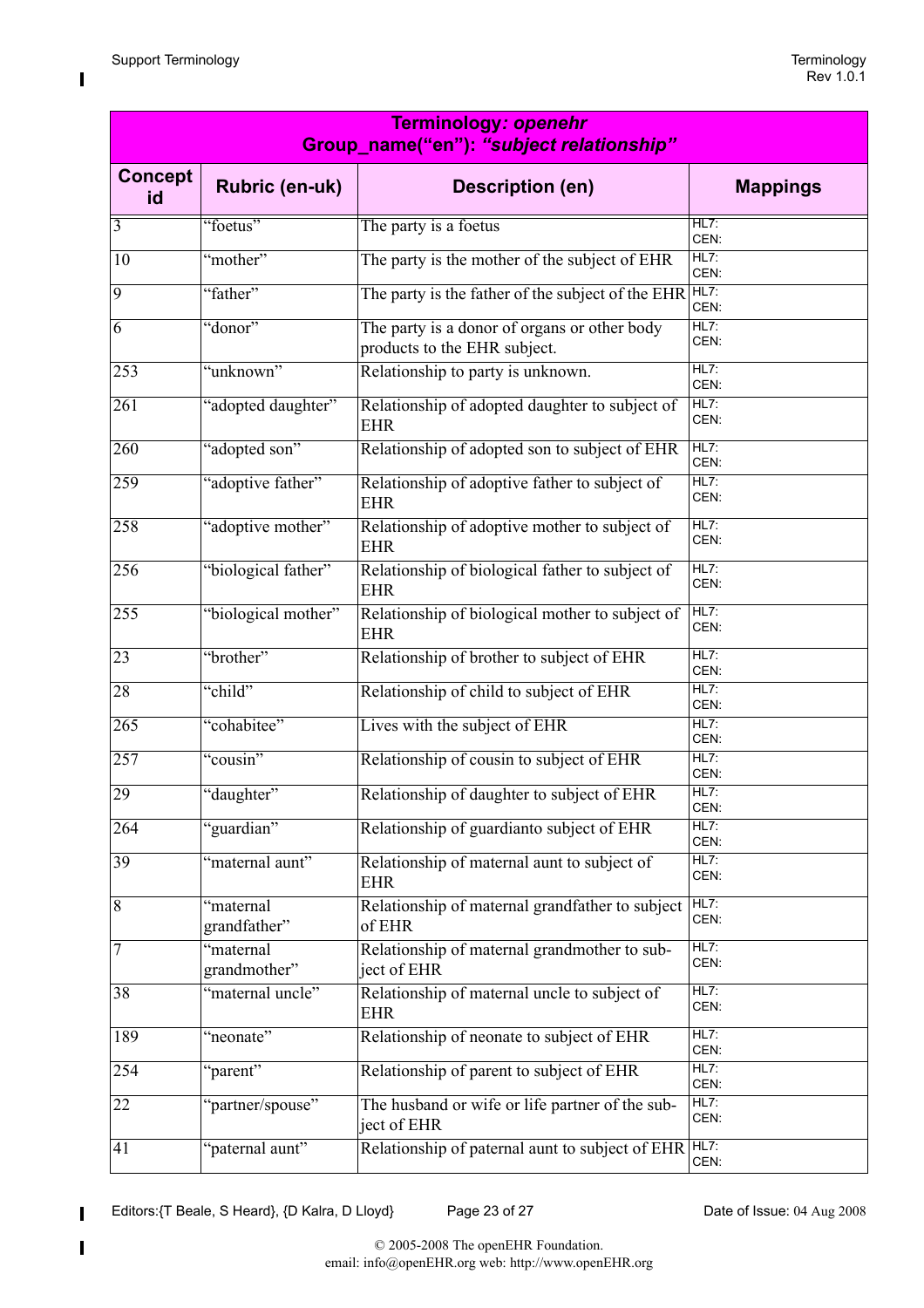| <u> Terminology: openehr</u><br>Group_name("en"): "subject relationship" |                             |                                                                       |                 |  |
|--------------------------------------------------------------------------|-----------------------------|-----------------------------------------------------------------------|-----------------|--|
| <b>Concept</b><br>id                                                     | <b>Rubric (en-uk)</b>       | Description (en)                                                      | <b>Mappings</b> |  |
| 36                                                                       | 'paternal grandfa-<br>ther" | Relationship of aternal grandfather to subject of <b>HL7</b> :<br>EHR | CEN:            |  |
| $\overline{37}$                                                          | "paternal grand-<br>mother" | Relationship of paternal grandmother to subject  HL7:<br>of EHR       | CEN:            |  |
| $\overline{40}$                                                          | "paternal uncle"            | Relationship of paternal uncle to subject of<br>EHR                   | $HL7$ :<br>CEN: |  |
| $\overline{27}$                                                          | "sibling"                   | Relationship of sibling to subject of EHR                             | $HL7$ :<br>CEN: |  |
| 24                                                                       | "sister"                    | Relationship of sister to subject of EHR                              | $HL7$ :<br>CEN: |  |
| $\overline{31}$                                                          | "son"                       | Relationship of son to subject of EHR                                 | $HL7$ :<br>CEN: |  |
| $\overline{263}$                                                         | "step father"               | Relationship of step father to subject of EHR                         | $HL7$ :<br>CEN: |  |
| $\overline{262}$                                                         | "step mother"               | Relationship of step mother to subject of EHR                         | $HL7$ :<br>CEN: |  |
| 25                                                                       | "step or half brother"      | Relationship of step or half brother to subject of HL7:<br>EHR        | CEN:            |  |
| $\overline{26}$                                                          | "step or half sister"       | Relationship of step or half sister to subject of<br><b>EHR</b>       | $HL7$ :<br>CEN: |  |

#### <span id="page-23-0"></span>**2.3.13 Term Mapping Purpose**

This vocabulary codifies purposes for term mappings as used in the class TERM\_MAPPING. The usecase for this vocabulary is yet to be determined.

| <u> Terminology: openehr</u><br>Group_name("en"): "term mapping purpose" |                    |                                               |                 |  |
|--------------------------------------------------------------------------|--------------------|-----------------------------------------------|-----------------|--|
| Concept<br>id                                                            | <b>Rubric (en)</b> | Description (en)                              | <b>Mappings</b> |  |
| 669                                                                      | "public health"    | Public health related term mapping.           |                 |  |
| 670                                                                      | "reimbursement"    | Reimbrusement / billing related term mapping. |                 |  |
| 671                                                                      | "research study"   | Term mapping for research study               |                 |  |

 $\mathbf I$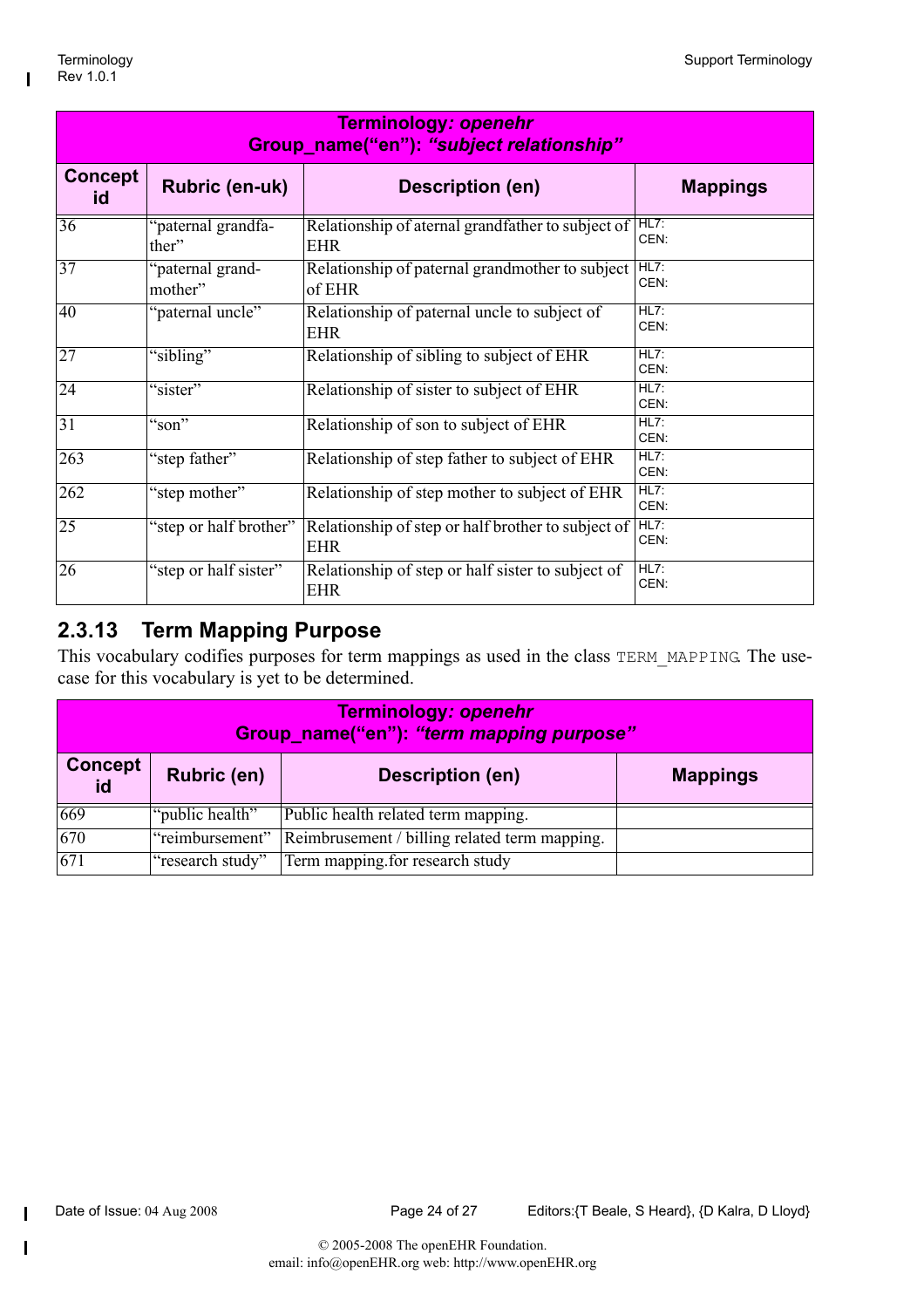ľ

## <span id="page-24-0"></span>**2.3.14 Version Lifecycle State**

This vocabulary codifies lifecycle states of Compositions or other elements of the health record.

| Terminology: openehr<br><b>Group_name("en"): "version lifecycle state"</b> |                    |                                                                                                                                                              |                 |  |
|----------------------------------------------------------------------------|--------------------|--------------------------------------------------------------------------------------------------------------------------------------------------------------|-----------------|--|
| <b>Concept</b><br>id                                                       | <b>Rubric (en)</b> | Description (en)                                                                                                                                             | <b>Mappings</b> |  |
| 532                                                                        | "complete"         | Item is complete at time of committal.                                                                                                                       |                 |  |
| 553                                                                        | "incomplete"       | Item is incomplete at time of committal, in the<br>view of the author. Further editing or review<br>needed before its status will be set to "fin-<br>ished". |                 |  |
| 523                                                                        | "deleted"          | Item has been logically deleted.                                                                                                                             |                 |  |

I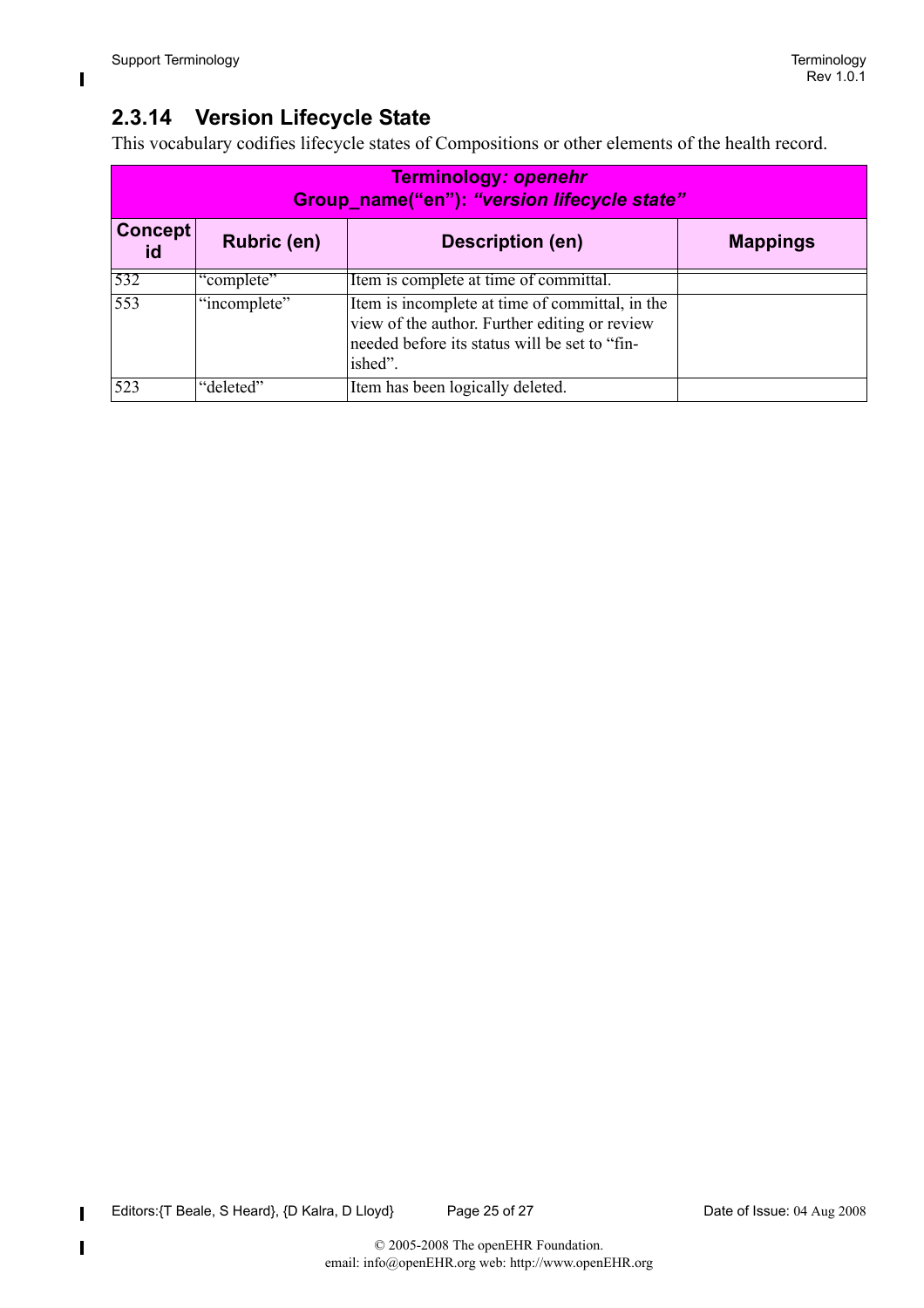Rev [1.0.1](#page-2-3)

 $\overline{\phantom{a}}$ 

 $\blacksquare$ 

 $\mathbf I$